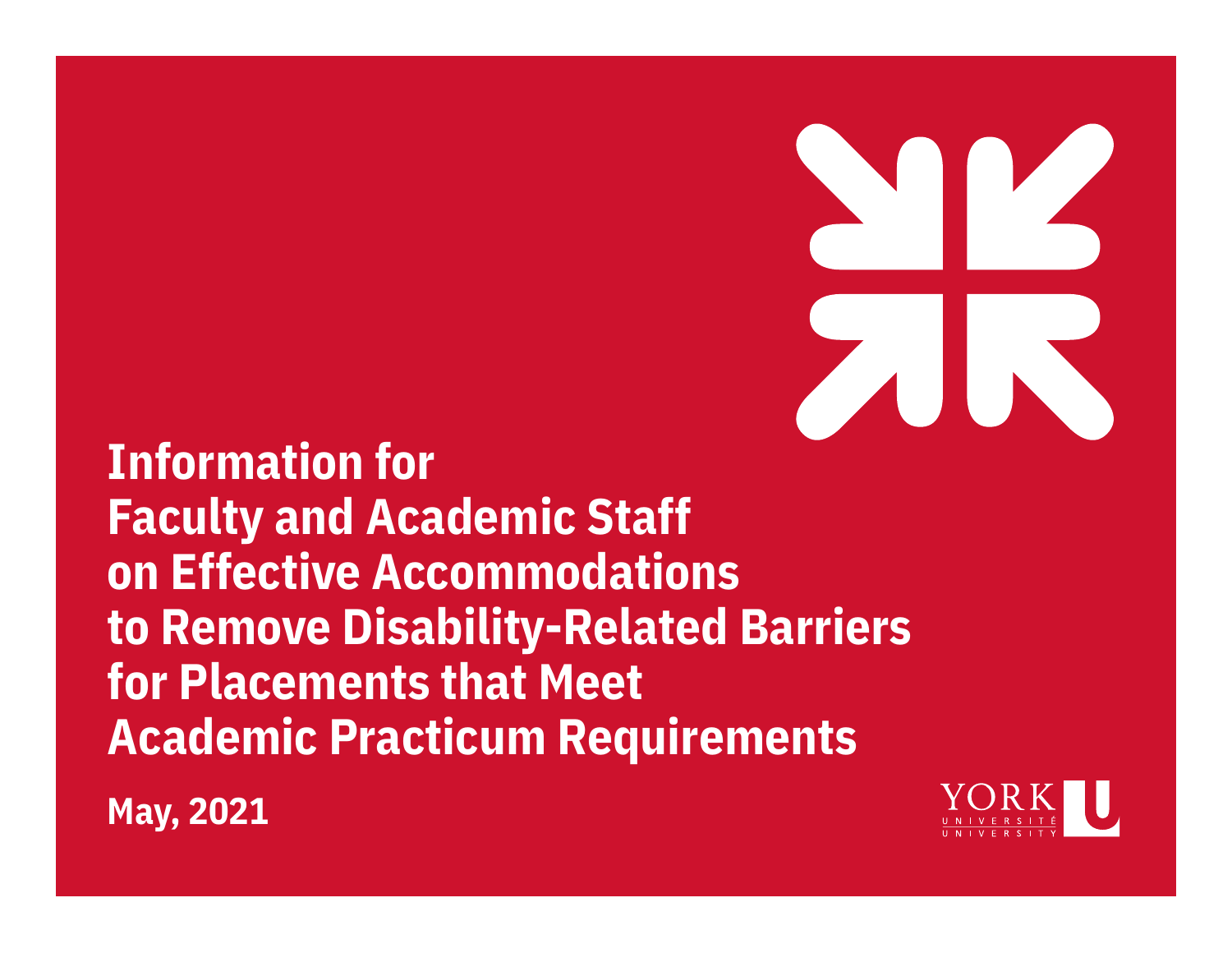# **Table of Contents**

| Academic Accommodations: The Basics  4           |
|--------------------------------------------------|
|                                                  |
|                                                  |
|                                                  |
|                                                  |
|                                                  |
|                                                  |
| Deciding on Appropriate Accommodations11         |
|                                                  |
|                                                  |
| Strategies and supports in Clinical Settings  15 |
|                                                  |

| Roles in the Accommodation Process 17          |
|------------------------------------------------|
| Clinical/Faculty Members 18                    |
|                                                |
|                                                |
| <b>Accommodations for Objective Structured</b> |
| Registering With Accessibility Services  21    |
|                                                |
| Talking to Students About Disability Related   |
|                                                |
|                                                |
|                                                |

*The Student Accessibility Services Office would like to thank the Academic Requirements in Placements, Practicums, Experiential Education and the WIL Working Group*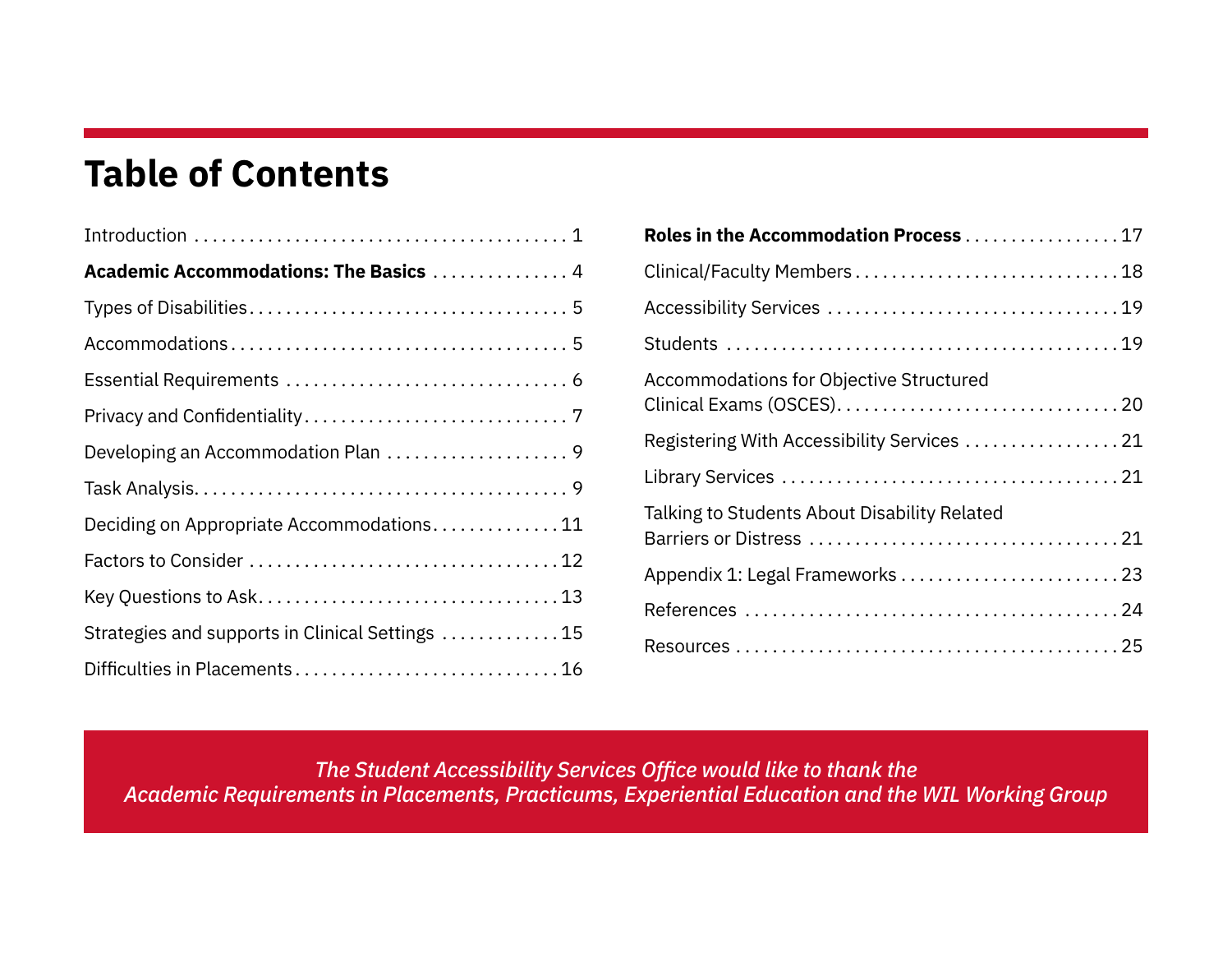

# **Introduction**

Over the past thirty years, there has been considerable focus and consensus on what constitutes reasonable accommodations for students with disabilities in postsecondary institutions. However, accommodations that are appropriate for a classroom setting might not be suitable to meet the essential requirements in a placement setting that requires experiential learning. For some students, the unique demands of the clinical environment reveal disability-related issues that were unanticipated with a need to consider accommodations differently than in the past. These challenges might include:

- the volume of new information,
- the variety of complex settings, and different expectations,
- adapting to different supervisors with different supervisory styles, interpreting their expectations,
- less predictability and varying degrees of structure
- absences for disability-related reasons may adversely impact on colleagues, professional clients, and patients.
- disclosure issues are more difficult to navigate. For example: Who to disclose to? What to disclose? When to disclose?
- Managing externally imposed deadlines
- Ensuring client care and confidentiality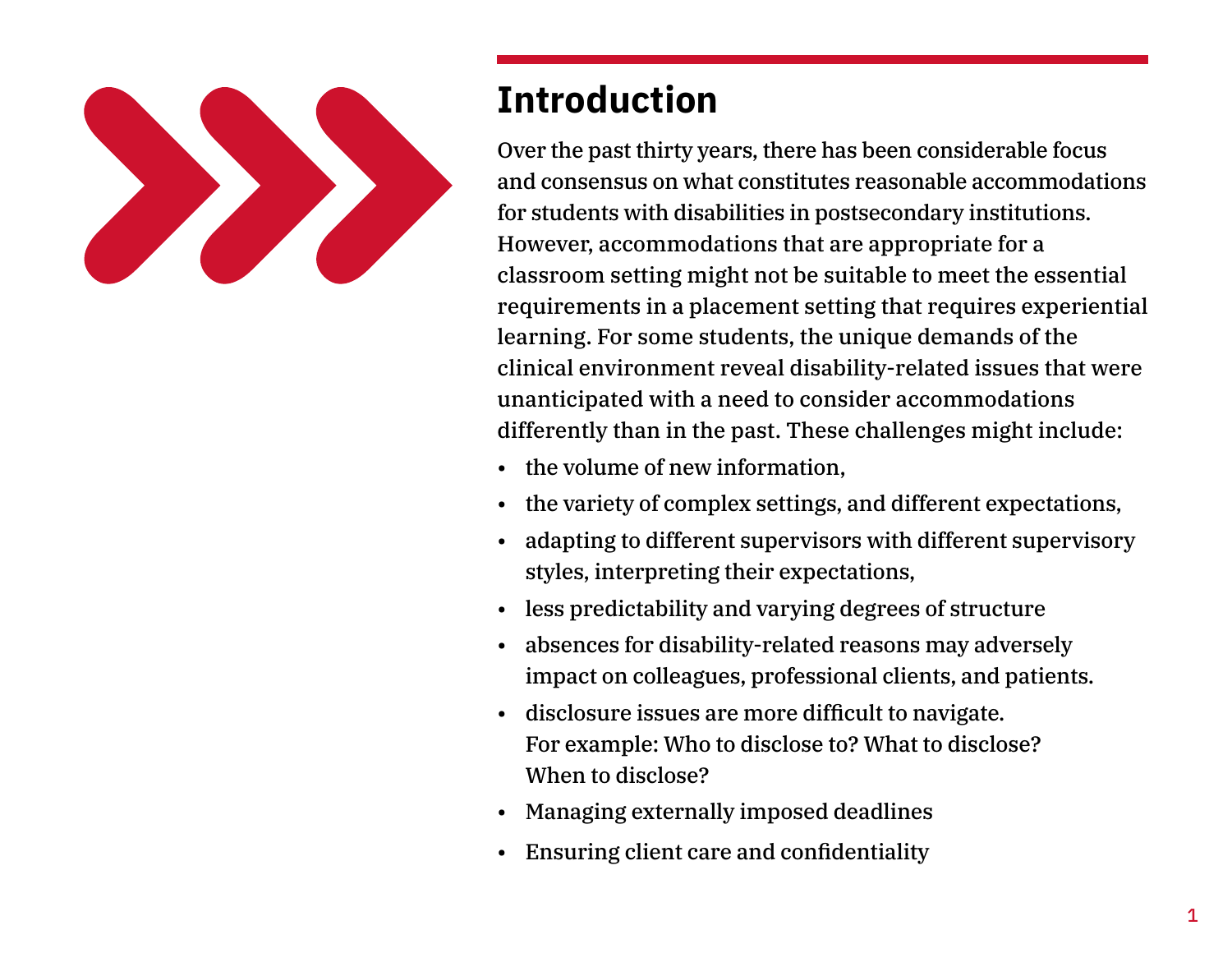This booklet is designed to support the collaborative work between students, faculty, academic administrators, and Student Accessibility Services to provide clarity and transparency to the accommodations processes as outlined within the Ontario Human Rights framework. Complying with the legal obligation to accommodate is the minimum expectation of universities.

Developing a diverse workforce that represents the general population requires thinking about the intersectional challenges that students bring to learning in professional environments and the different kinds of barriers that students face. These can include: disability related barriers that require accommodation; working in a different language or educational and cultural context; juggling financial and family responsibilities; facing micro aggressions and other challenges. A more inclusive learning environment can be created through the application of Universal Design principles. These include: incorporating information through multiple formats and opportunities to apply and practice skills; observing and asking questions as issues arise and providing flexibility wherever possible in scheduling. Universal design practices can reduce the number of accommodation requests because the student's needs can be met through the course design rather than through specific accommodations.

An example of the effectiveness of this approach is a pilot program that was developed to provide clinical mentors for students with disabilities requiring accommodation in professional placements. The success of students with disabilities in their placements/practicums through this mentoring process in which there were opportunities to ask questions and obtain feedback led to the expansion of this approach to include all students.

#### **Professional programs may support diversely situated student group by:**

- clearly communicating the competencies that need to be developed
- building partnerships and programming to support students in learning effectively and being resilient.

Introductory skills courses, peer mentors, study groups, academic and professional skills sessions, and simulation labs can support student learning for diverse types of material and skills development. They also provide a network of support for students who may require it. Bringing the hidden curriculum of how to learn and the cultural expectations embedded in professional practice to the forefront communicates clearly that you understand the diverse range of learning issues faced by students and that you want to collaboratively foster an effective learning environment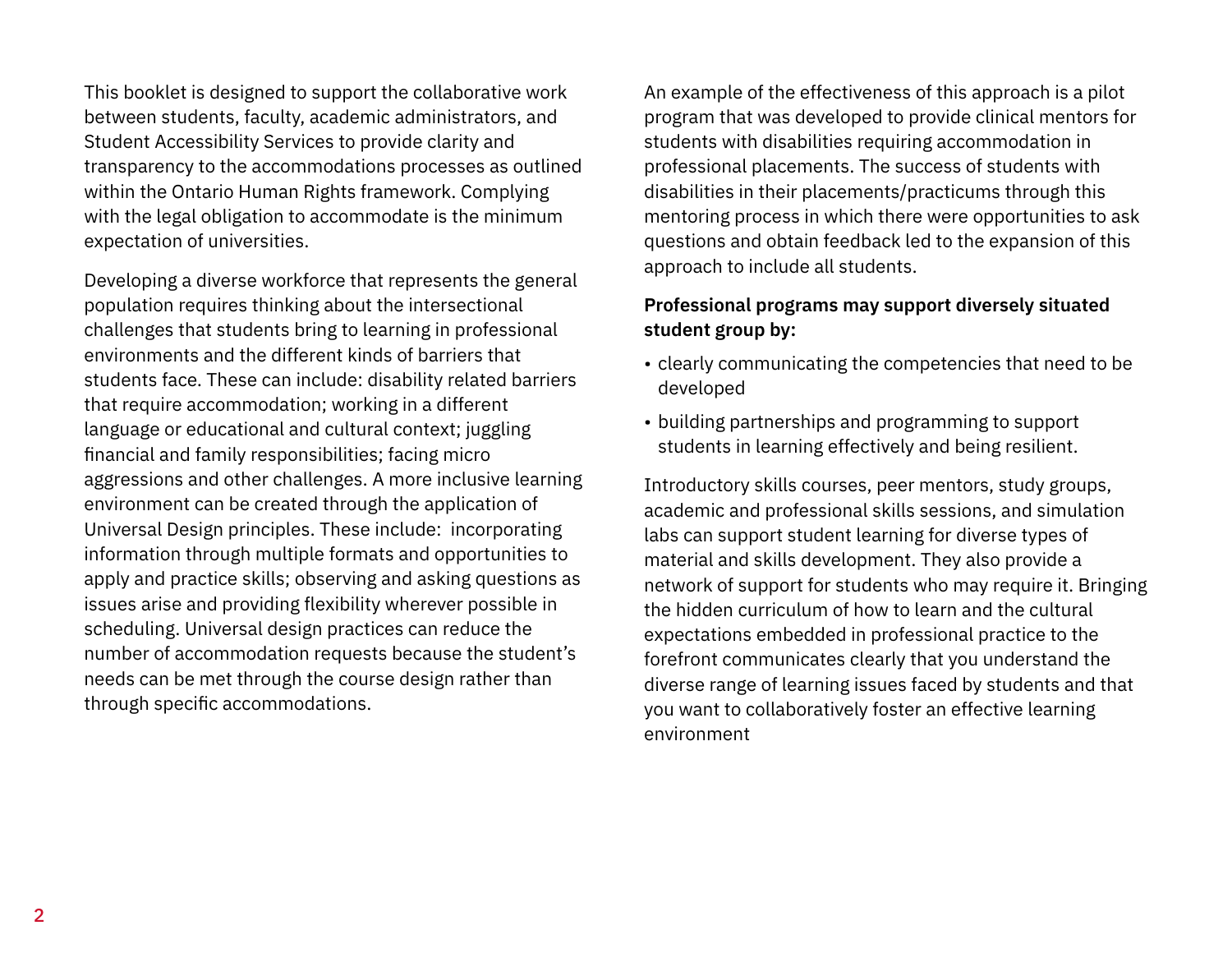Creating a welcoming environment for students that acknowledge the challenges involved in learning and articulates the need for accommodation for disabilityrelated barriers will encourage students to seek assistance for learning and to disclose early on in their program rather than avoiding or delaying disclosure for fear of being stigmatized . Communicating the process and expectations for seeking accommodation for disability-related barriers can support students in obtaining what they require in a timely manner . The following suggestions may enhance timely disclosures:

- Programs should outline on their admissions website the essential requirements and core competencies based on professional certification or licensing requirements,
- Acceptance letters should include information about Student Accessibility Services and the accommodations process for students with disabilities .
- A statement about disability and the willingness to accommodate should be included on the syllabus of each course .

*For example: The School of Social Work is committed to providing accommodation to support students with documented disabilities to facilitate academic and cocurricular success. The Practicum Office will make reasonable efforts to ensure that appropriate supports are in place. Students requesting accommodations must be registered with Student Accessibility Services.*

A link to Student Accessibility Services' website should be included on the Department's website .

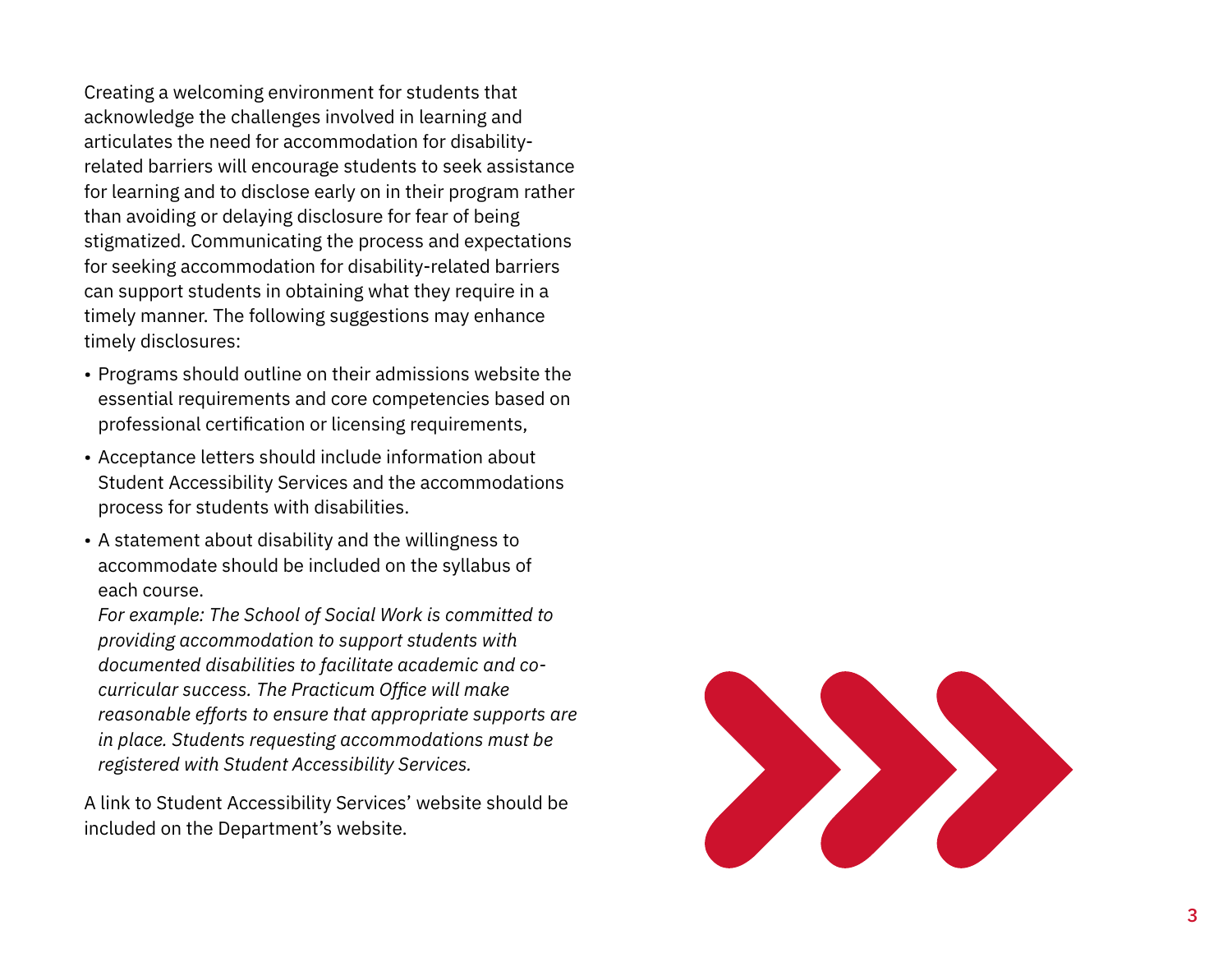

# **Academic Accommodations: The Basics**

Students with disabilities are encouraged to register with Student Accessibility Services and discuss their placement accommodations well in advance of its start to allow for good decision-making and communication with everyone who is involved. In a paid co-op placement, the participating partner should be consulted. Human Resources may be able to provide the required accommodation for co-ops. Academic programs may include other experiential learning opportunities that are not tied to practicum requirements. Many of the strategies in this handbook may be helpful in solving issues that may arise.

 Difficulties cannot always be anticipated and creative problem solving is required when problems arise. Contacting the student's Accessibility Counsellor when problems first arise is important so that they can be addressed before the student experiences a failure. It is prudent to respectfully broach the possibility that there may be a barrier to success that can be accommodated through collaboration with Counsellors in Student Accessibility Services, even if the student has not so far disclosed the presence of a disability or expressed a concern about disability-related barriers.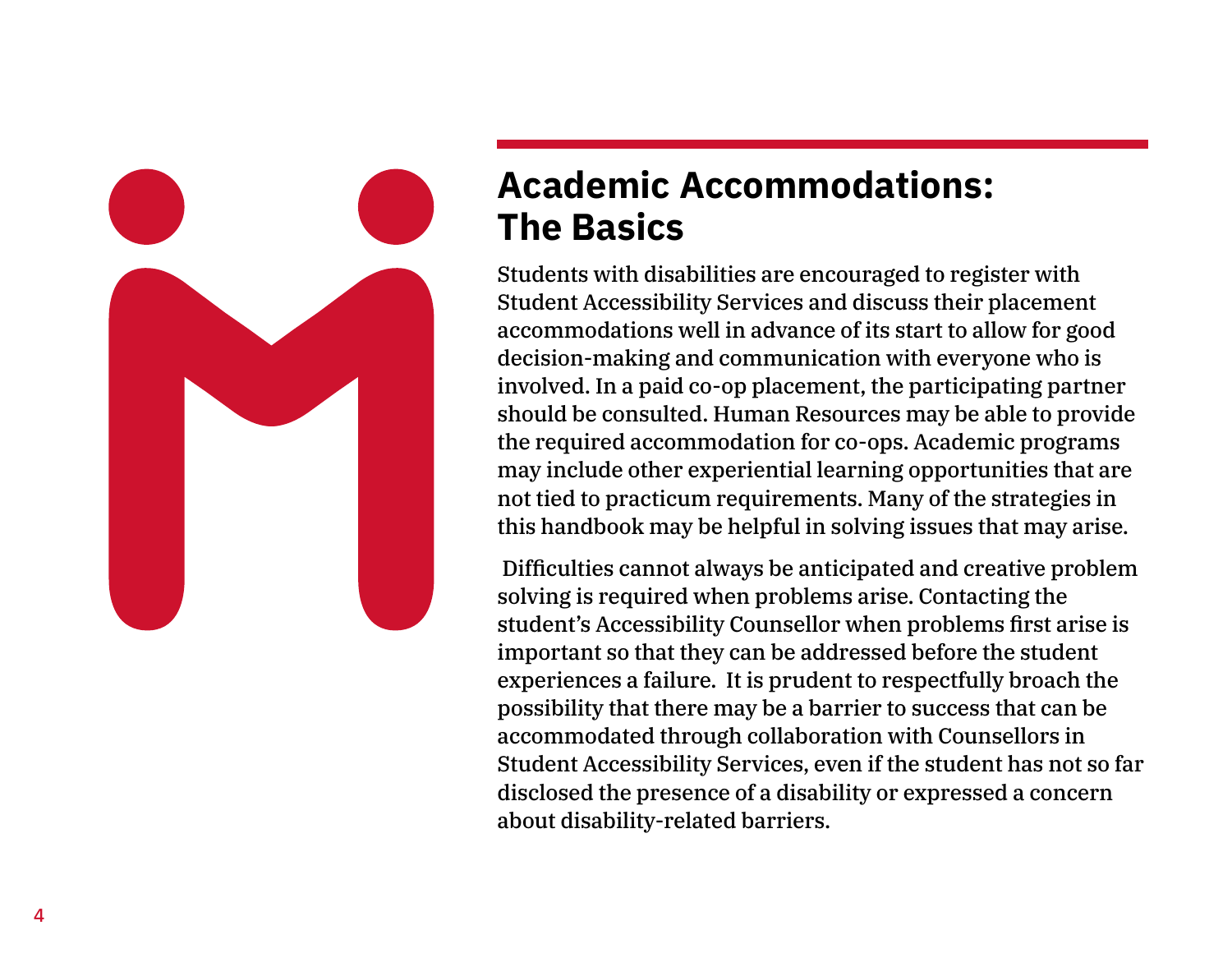# **Types of disabilities**

Students registered with Student Accessibility Services may be registered in any of the following disability categories: D/ deaf, deafened or hard of hearing, low vision or legally blind, mobility or functional limitations, mental health issues, learning disability, attention deficit hyperactivity disorder, autism spectrum disorder, concussion, brain injury or other medical conditions.

Students may also be registered for temporary disabilities such as a broken limb or short-term impairment after medical treatment or surgery. Assistance can be given for transportation for practicums, placements and labs as required; and for problem-solving the completion of academic work.

Within Human Rights frameworks students with disabilities are required to specify their disability-related functional limitations, through documentation written by a licensed medical professional.

# **Accommodations**

Academic accommodations are provided when students experience disability-related barriers to demonstrating their knowledge and skills. Accommodations are required to be designed so as to provide equitable access for students with disabilities to meet the academic standards of their program. A student may have a disability but not require accommodation if the student does not encounter barriers in relation to their functional limitations. For example, a student with a chronic health disability managed well by medication, diet and appropriate coping strategies may decide not to register for Accessibility Services. On the other hand, a student may register, but not request that accommodations be provided until they experience a change in their health that then makes accommodations necessary.

It is reasonably requested and expected that students will seek accommodations in advance of actually needing them implemented, so as to achieve efficiencies that will benefit the student as much as the University and the placement setting. However, registration with Accessibility Services occurs on a continuous basis because students may be diagnosed with a disability at any point during their education and/or may recognize unexpectedly at any time that they need to exercise their right to request accommodation to remove barriers to demonstrating their academic knowledge and skills. It is therefore important to pay prompt attention to the accommodation requests and potential accommodation needs of students throughout the academic term.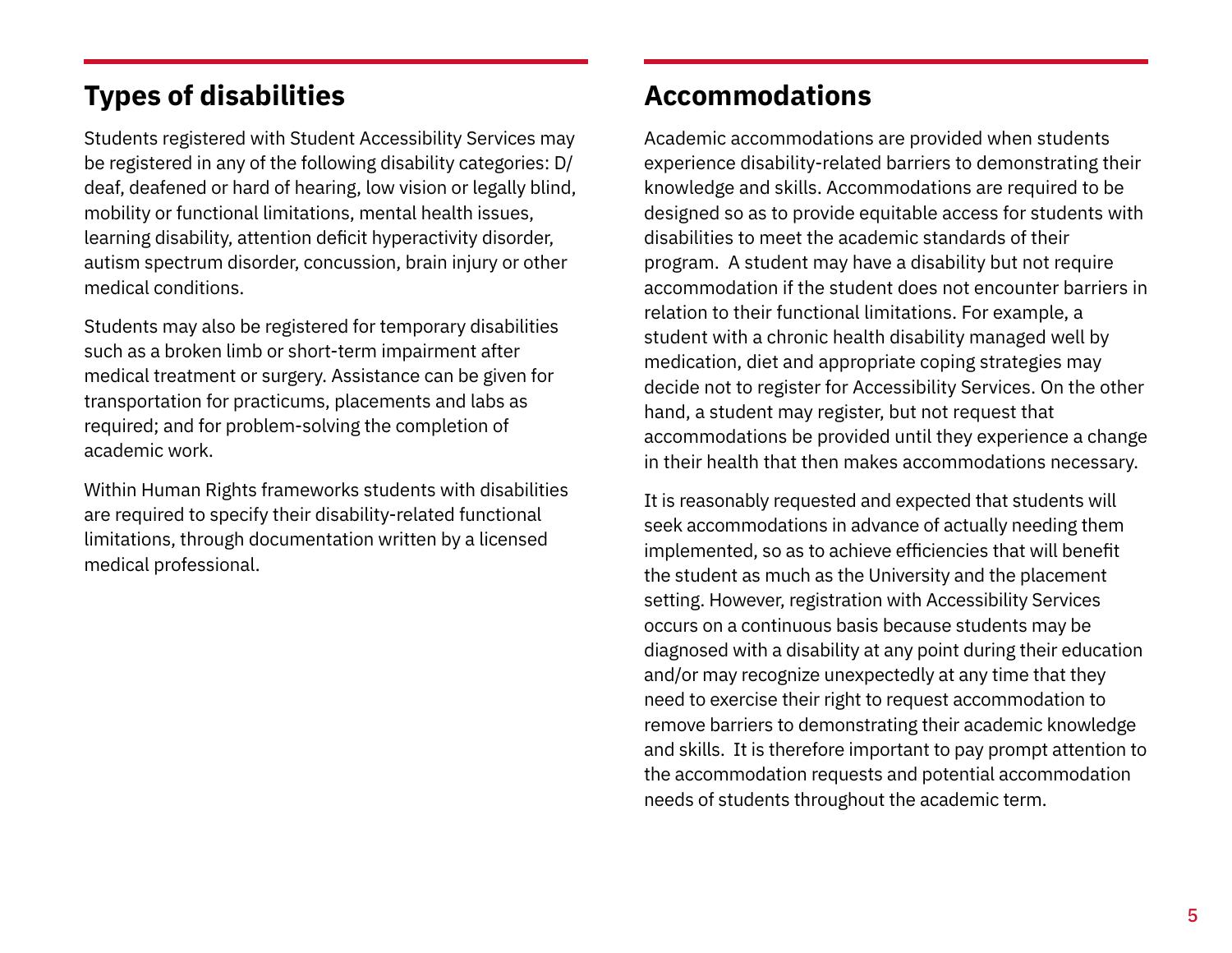### **Essential requirements**

The provision of accommodations must maintain the essential requirements of a program. *"An appropriate accommodation enables a student to successfully meet the essential requirements of the program, with no alteration in standards or outcomes, although the manner in which the student demonstrates mastery, knowledge and skills may be altered."1*

*"Essential requirements" is a specific term used in human rights legislation, referring to the bona fide requirements of a task or program that cannot be altered without compromising the fundamental nature of the task or program. Determining what is an essential requirement and what is not is critical in distinguishing requirements that cannot be accommodated from what can and should be altered.*

*- Ontario Human Rights Commission (2003)*

Determining the essential requirements of your program provides a solid foundation for understanding what accommodation requests can be met and what will require further discussion to determine whether or not required competencies are being compromised. These essential competencies are normally linked to the licensing requirements of accrediting bodies but may also be bona fide determinations of appropriate course or program requirements previously approved by the University Senate.

Communicating these essential requirements when students first apply to your program provides transparency about what is expected and opens a dialogue about what may be possible. Students applying to your program may ask questions about flexibility within your program to accommodate their disability-related barriers. Clarity about your essential requirements provides a basis from which to open the conversation and explore what is possible and not possible, and strengthens the rationale upon which decisions are made.

Outlining the competencies that students must demonstrate articulates what students are required to know and to do. Accommodation may mean that students differ in how their knowledge and skills are demonstrated. For example: students may be required to demonstrate that they can incorporate and analyze information from multiple sources. How they demonstrate this competency may differ; some may use technology, others may use diagrams, some may write bullet points. Leaving room for different ways to demonstrate a competency wherever possible leaves space to remove disability-related barriers and foster creativity. For example: providing breaks, flexibility in hours and type of setting may support students to successfully demonstrate their knowledge and skills.

The question of fairness often comes up when providing students with alternate ways of performing academic tasks. As noted above, accommodations remove barriers to provide an opportunity for students with disabilities to complete certain tasks differently, while still meeting the essential requirements of the curriculum. Faculty members play a key role in problem solving how to balance the removal of barriers while meeting academic requirements.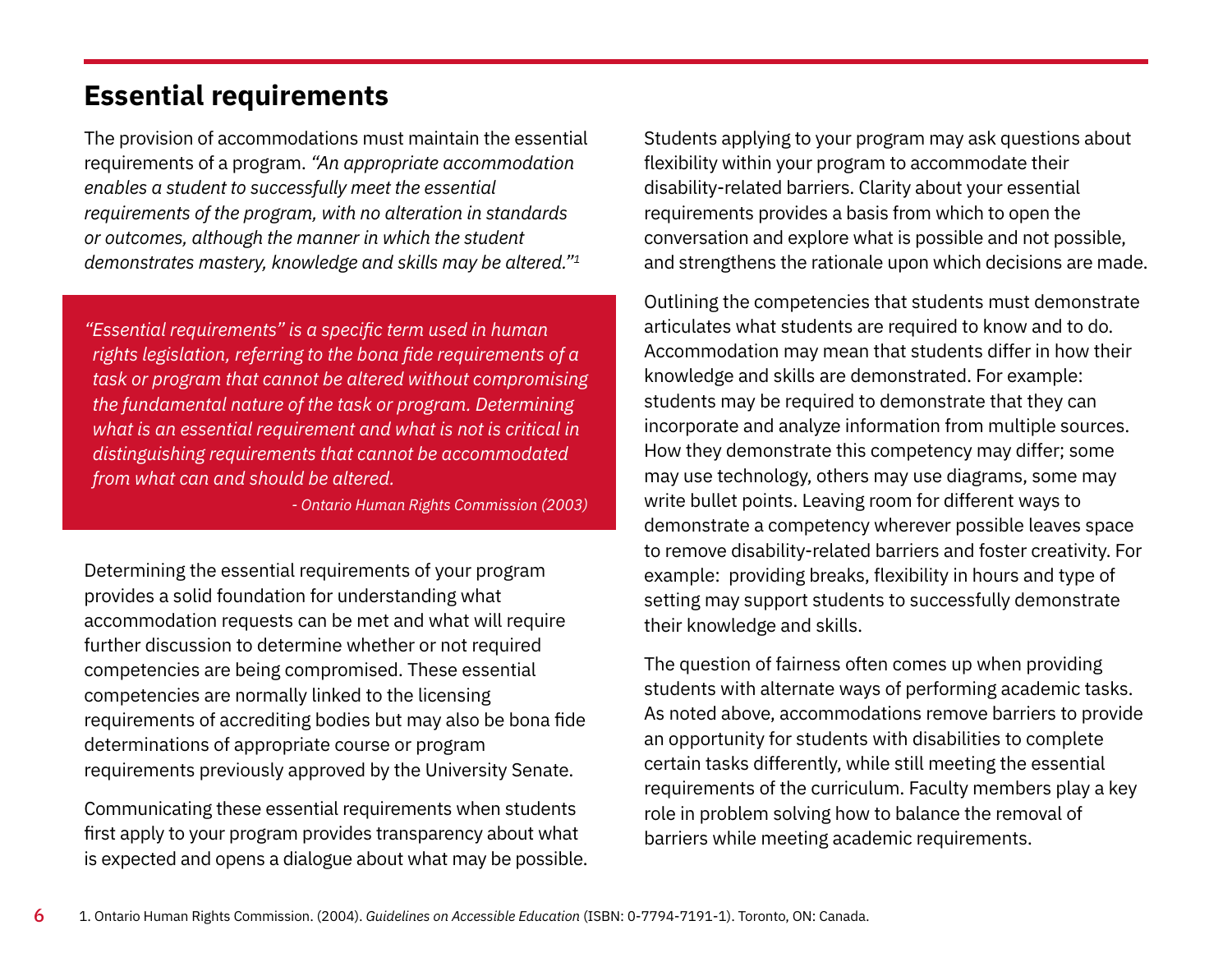Students with accommodations are expected to demonstrate the same knowledge and skill development as their peers. If you believe that implementing the accommodations listed in a student's Letter of Accommodation will compromise academic standards, contact the accessibility counsellor listed at the bottom of the letter. The Accessibility Counselor can collaborate with you to develop options that can address the barriers students may encounter while not compromising academic standards. Collaboration in developing solutions maintains a learning environment that supports student achievement.

In some circumstances, the nature and degree of disability may mean that no accommodation would enable an individual to meet the essential academic requirements or behavioral expectations of a course or program. In these cases, the University is not required to accommodate and may therefore refuse to provide accommodations. However, all efforts must first be made to provide all reasonable options that are well documented before the university may declare it can't provide accommodation.

# **Privacy & confidentiality**

A student's specific diagnosis is private medical information under Human Rights Code guidelines. Under no circumstances should you ask a student to disclose this information.

Because any category of disability contains a wide range of differences in how someone functions, knowing a student's type of disability is not particularly relevant because it is not helpful without the more detailed information provided during the intake process. This information is important so that an assessment process can also take into account difficulties due to other conditions, family and social supports, past experiences of learning, and areas of strength that can compensate for difficulties.

For example, knowing a student has a learning disability is not particularly helpful without knowing the nature of the learning disability, what supports are most likely to be effective, what strategies the student uses effectively, how the student can demonstrate their strengths, how familiar the student is with coping with their disability and what social supports the student has available to them.

Once students are admitted to your program, be wary of any impulse to make stereotypical judgements about the "suitability" of accommodation requests or of a student's potential for success in your program. Opportunity to risk success and failure is as important for students with disabilities as it is for all of us.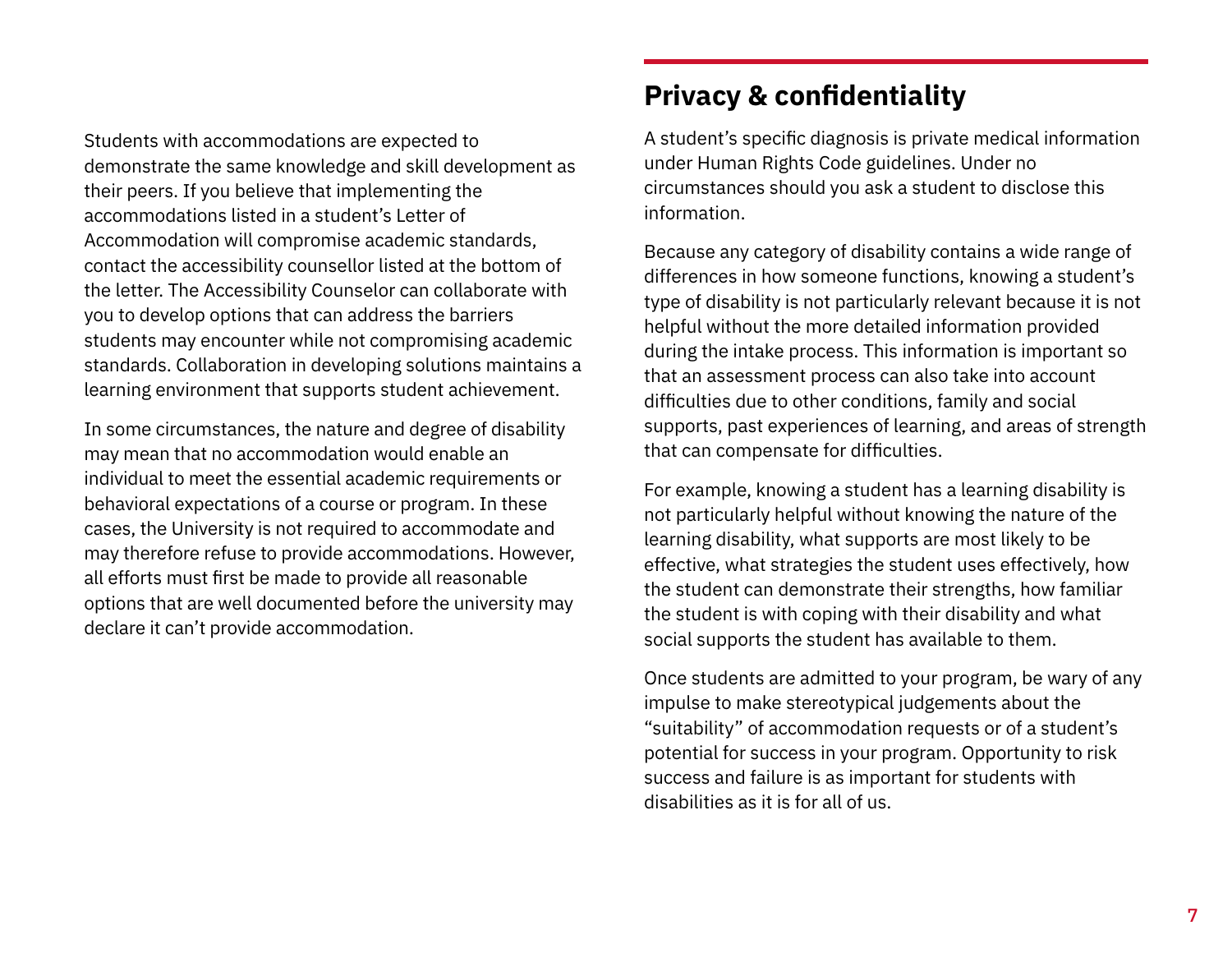The accommodations process follows the Freedom of Information and Protection of Privacy legislation (FIPPA). This means that information can be shared on a "need to know" basis. Accessibility Services will share relevant information about the disability-related impact on learning that the student is experiencing with the Practicum Coordinator, academic administrator supporting placements, or the faculty supervisor. They in turn may share relevant information with the preceptor/placement supervisor or other supervising member of the profession.

While some students are willing to talk about their disability, others may be reluctant to do so. They may fear being stigmatized and denied opportunities or receiving unwanted curiosity or concern.

Encourage students to talk about the impact of their disability on their learning. Depending on their skill and comfort levels related to their disability, students may not yet know what to tell you about their needs. Someone who is newly diagnosed may not have the same familiarity as someone who has lived with their condition for a long time. Describe what they might encounter in a placement or practicum as they may not have a clear understanding. Ask about what they think might be helpful, what interests them and show that you are open to further suggestions particularly if their needs change or become clearer with experience. Be clear about what you can and can't provide with a rationale for your decision. Communicate your willingness to work with them and their Accessibility

Counsellor to generate options. Keep notes, for future reference, if necessary, of the information they share and the solutions that you discuss as well as your reasoning for rejecting or altering a proposed accommodation.

In rare circumstances, the provision of accommodations for one student may have an unanticipated impact on the experience of other students. When there are concerns about this, the Accessibility Counsellor should be contacted for assistance in resolving these difficulties or in seeking appropriate assistance. For example: a student in a class may have a severe allergy or phobia to a service animal. Finding a solution that provides suitable accommodation and supports all student learning is important. Solutions could include moving one student to a different area in the practicum setting, adjusting hours, changing placement options, obtaining approvals for the changes.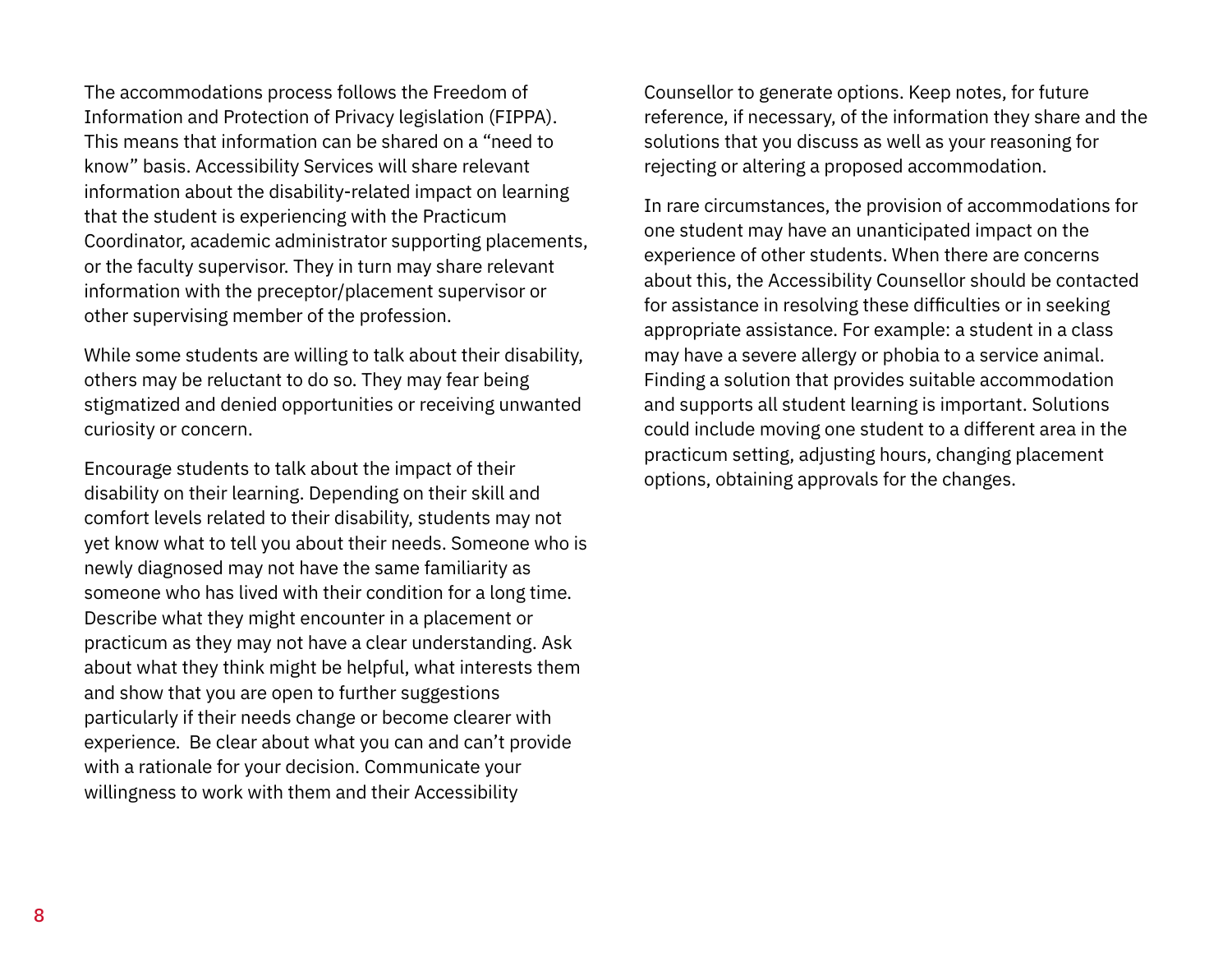# **Developing an Effective Accommodation Plan**

Deciding on reasonable accommodations in practical settings is a more complex task than in a classroom. A balance must be found between ensuring that students with disabilities receive appropriate accommodation and ensuring that professional standards and responsibility based on licensing requirements are met. Demonstrated efforts to accommodate a student need to be made before further actions are considered.

Transparency with respect to required competencies assists the program, the placement setting and the student to work through the learning objectives and the assessment of competencies in each area. If, at some point, a student with appropriate accommodations fails to meet the competencies, then the program is in a position to take further action.

The student's Accessibility Counsellor can be a resource in working through the following questions to develop an effective accommodation plan:

#### **Task Analysis (IDIA, The Role of Disability Service Professionals in Determining Essential Requirements, 2004)**

#### **1. What is the purpose of the course?**

 What are students expected to know and demonstrate? What is the content knowledge that is required? What skills in using the content need to be demonstrated?

#### **2. Is the competency integral to the learning of the course?**

 For example: presentation skills may be more important in some settings and program outcomes than in others.

 Covering telephones over lunch hours may not be essential to the placement requirements

#### **3. Does the skill need to be performed in a prescribed manner?**

 For example: are there institutional notetaking systems that must be utilized to enhance communication across teams?

 Are there systems for dispensing medication that must be adhered to in order to meet safety requirements?

 Are there protocols for ensuring the health and safety of children and vulnerable adults?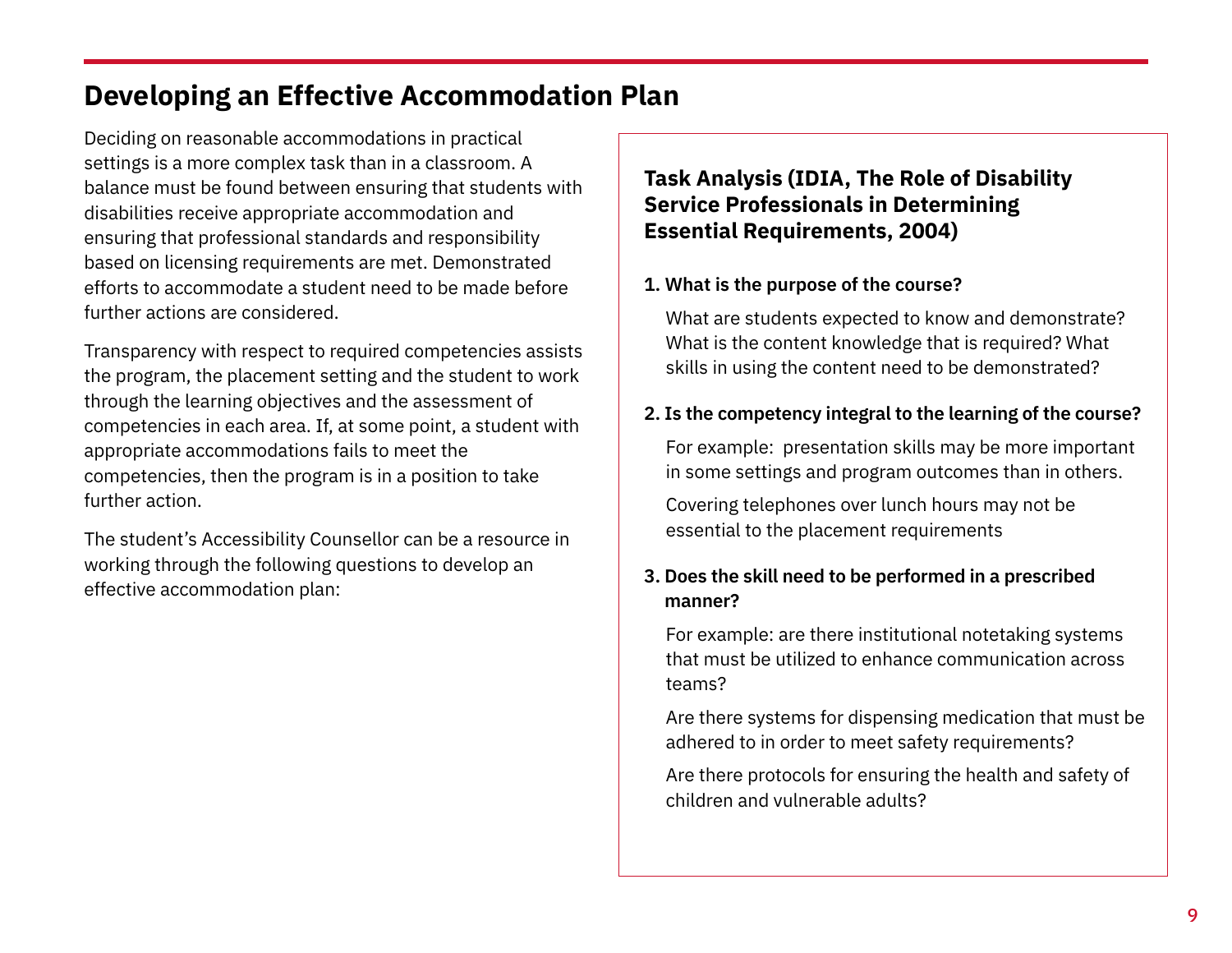#### **4. Would accommodations require a fundamental alteration to the nature of the program?**

 For example, an aide working under the clear direction of a student is different from an aide performing a task without direction.

#### **5. What are the outcome variables that are absolutely necessary? Why?**

 What knowledge and skills must be demonstrated to successfully meet program requirements?

**6. Safety concerns must always be considered with assurances that appropriate measures have been taken to ensure the safety and well-being and confidentiality of those being served. Consultation may be required to understand institutional requirements with respect to safety.**

#### **7. What methods of assessing outcome variables are absolutely necessary? Why?**

 What specific licensing requirements are being considered in the mode of assessment?

 Within the workplace is there only one way for the skill to be performed?

#### **8. Is there only one way for the skills/knowledge to be demonstrated?**

 Is the type of assessment being calibrated to the workload demands of placement instructors or to the demands of professional placement settings to perform skills and demonstrate knowledge in prescribed ways?

 For example, is there a practicum setting that has greater flexibility for performing a skill?

 Being accurate under high pressure conditions or the physical demands of intensive care may be more difficult to demonstrate then in a day surgery clinic. At the same time what constitutes sufficient demonstration of the skill to meet licensing requirements?

#### **9. Can adaptive equipment, software or technology such as a computer be used?**

 Are there learning aids such as charts that can support accuracy and be used on the job?

 Can information be provided in an alternate format such as typed rather than only spoken or handwritten?

 Is it possible to provide visual cues for students learning to use equipment that has to be manipulated?

#### **10. Would there be any significant consequences or risk of such, if this skill is performed at varying levels of competency?**

 For example, accurate calculation and measurement for dispensing medication is non-negotiable on the grounds of patient safety.

 Although policy development requires a clear recognition of the importance of strong interpersonal bonds, being able to form a strong relational bond with clients may not be as important in a policy placement than in a clinical setting.

 Adequate skills in navigating physical spaces may be sufficient to meet the requirements of most placements; but not within an emergency setting where time may be of the essence.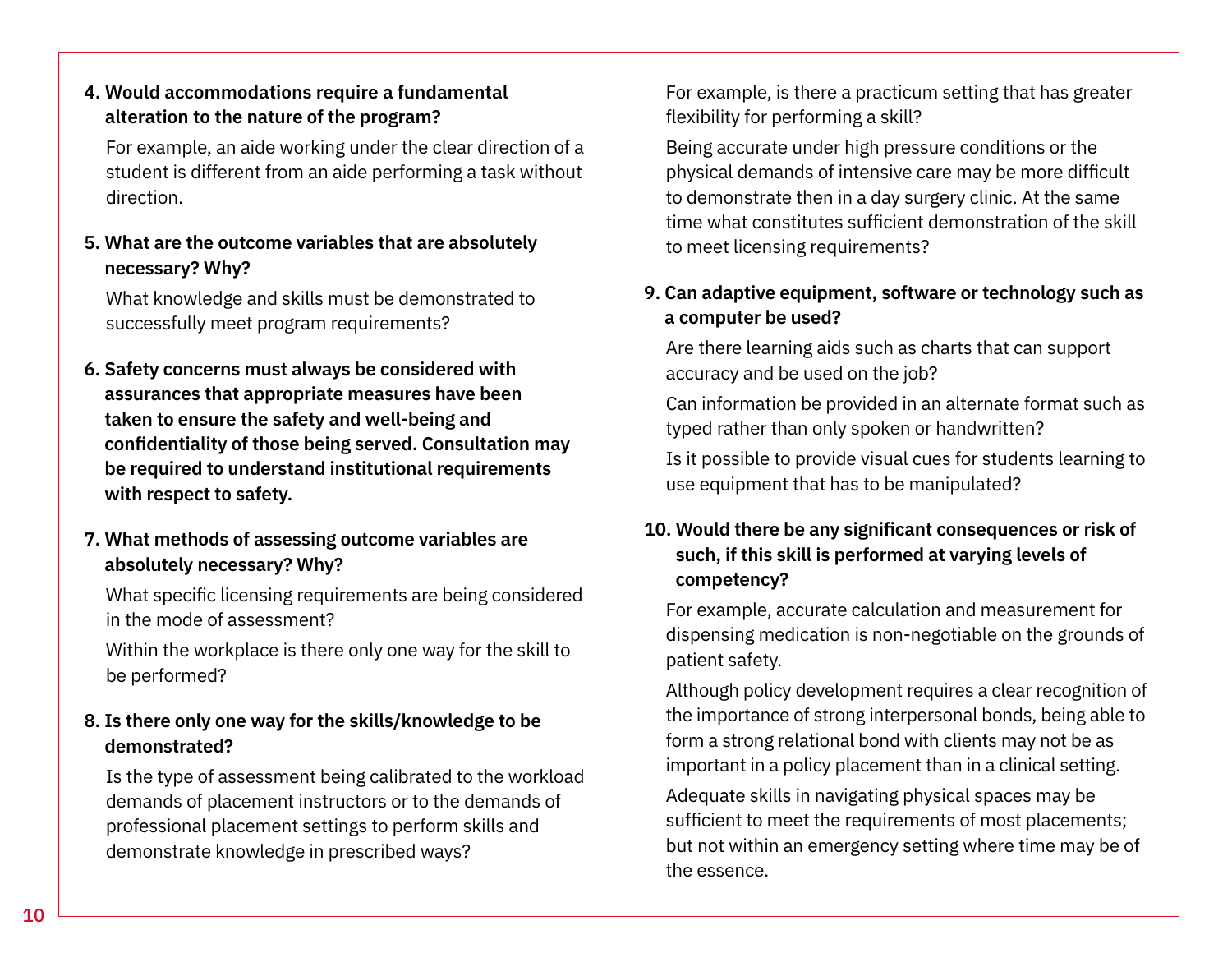# **Deciding on Appropriate Accommodations**

It is important to engage in *an interactive process* to determine the optimal and most appropriate accommodations for individual students. Based on the student's functional limitations outlined within the medical documentation, the accommodations process should involve the Accessibility Service Counsellor, faculty involved in coordinating practicums, staff in clinical/placement sites, and the student.

Creative problem solving may be required to think of suitable options for difficult situations with dialogue between the faculty member, the student and the Accessibility Counsellor. The Accessibility Counsellor may pose questions to assist in determining what is essential to demonstrate and what accommodation options might be viable.

For example: a student requests that a support animal accompany them to a sterile lab environment. The lab coordinator can't approve this request and proposes that the dog lie in its crate outside of the lab environment. The student agrees to this. The Accessibility Counsellor questions whether or not this is the right solution as it is the presence of the dog that supports the student's capacity to learn and work in the lab environment. In further conversation about the role of the dog in supporting the student, the Accessibility Counsellor and the student decide that an option might be to provide structured breaks. This proves easier to negotiate then the presence of the dog inside the lab, provided that the student is mindful of not taking breaks during key moments of timed experiments.

Experts in various aspects of disability may need to be consulted to determine what is required.

For example: when a student has a physical disability, an Occupational Therapy/Physical Therapy/Ergonomic assessment may be helpful to determine what adaptive equipment and furniture may assist the student and to identify any safety concerns regarding the student's functional limitations. This type of professional assessment can support the effective determination about the essential requirements.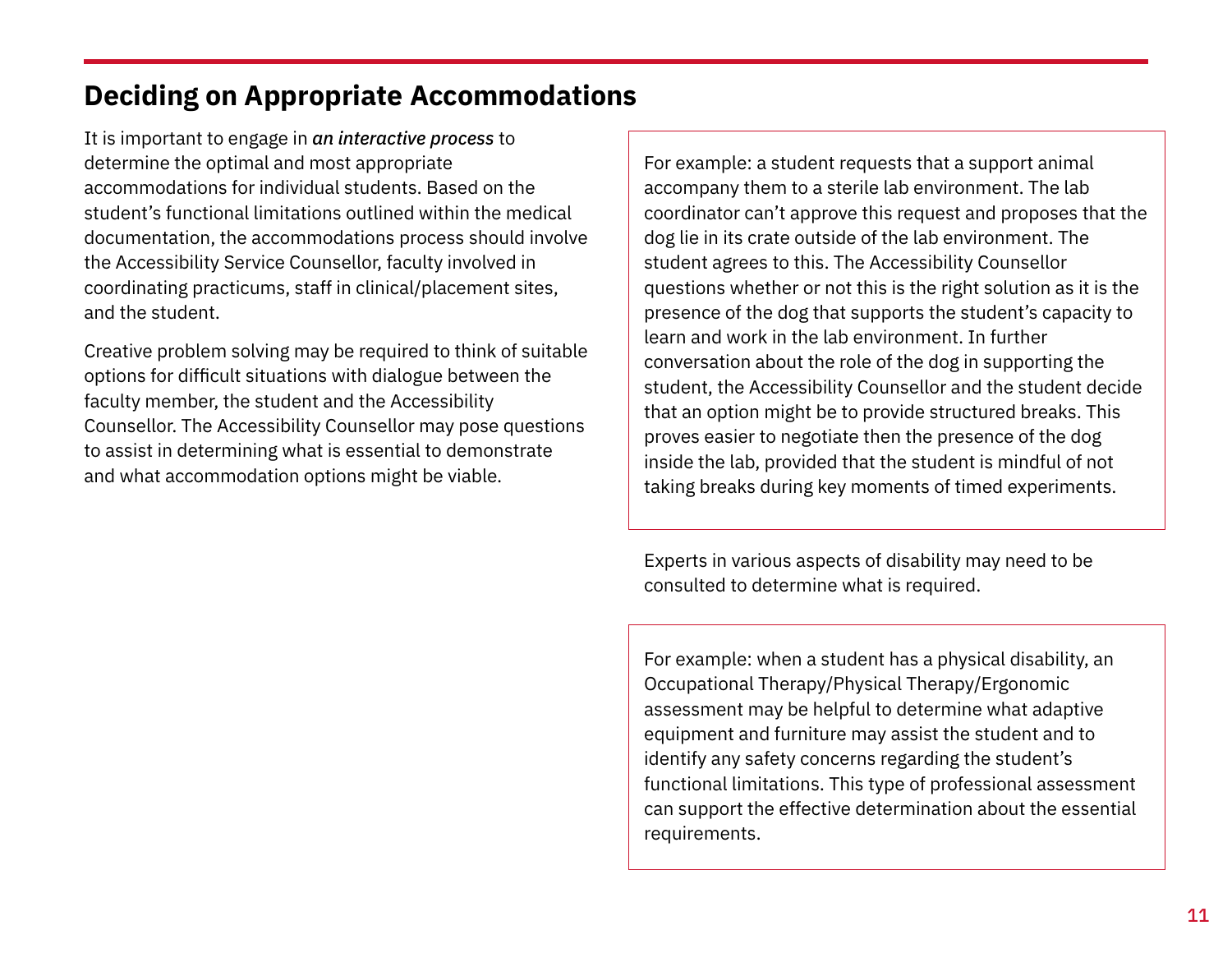## **Factors to consider in this process include:**

- Functional limitations arising from the disability assessed by the Accessibility Counsellor
- Previous accommodations (what has been effective and not)
- Articulating the skills that need to be demonstrated by analyzing the essential requirements
- Generating possible options for the task through creative problem solving
- Student input into what works for them and what doesn't
- Anticipated barriers prior to placements beginning

For example, if a student is Deaf and is going to be working in a busy clinic or hospital environment, then specific accommodations, sign language interpreters and adaptive technology need to be arranged well in advance.

Other university resources such as the library that provides transcription services can be utilized to support students in their placements. The Accessibility Counselor can be a resource to know what may be available.

Aligning the student's need for accommodation with the placement setting may also be helpful. Particular placements may be more suitable if a student needs to be absent for medical appointments or if additional time is required to demonstrate a skill or complete notes.

In some instances, dialogue may help determine an alternate course of action from the degree of accommodation that is being requested. For example, students with specific phobias that may arise in the placement setting may require skill development in managing their phobia, before accommodations are requested that would unduly change the nature of the placement. Similarly, students with recent experiences of trauma may need to develop further skills before working with clients who have experienced a similar trauma. An open discussion with careful listening by all parties may assist in developing the best course of action.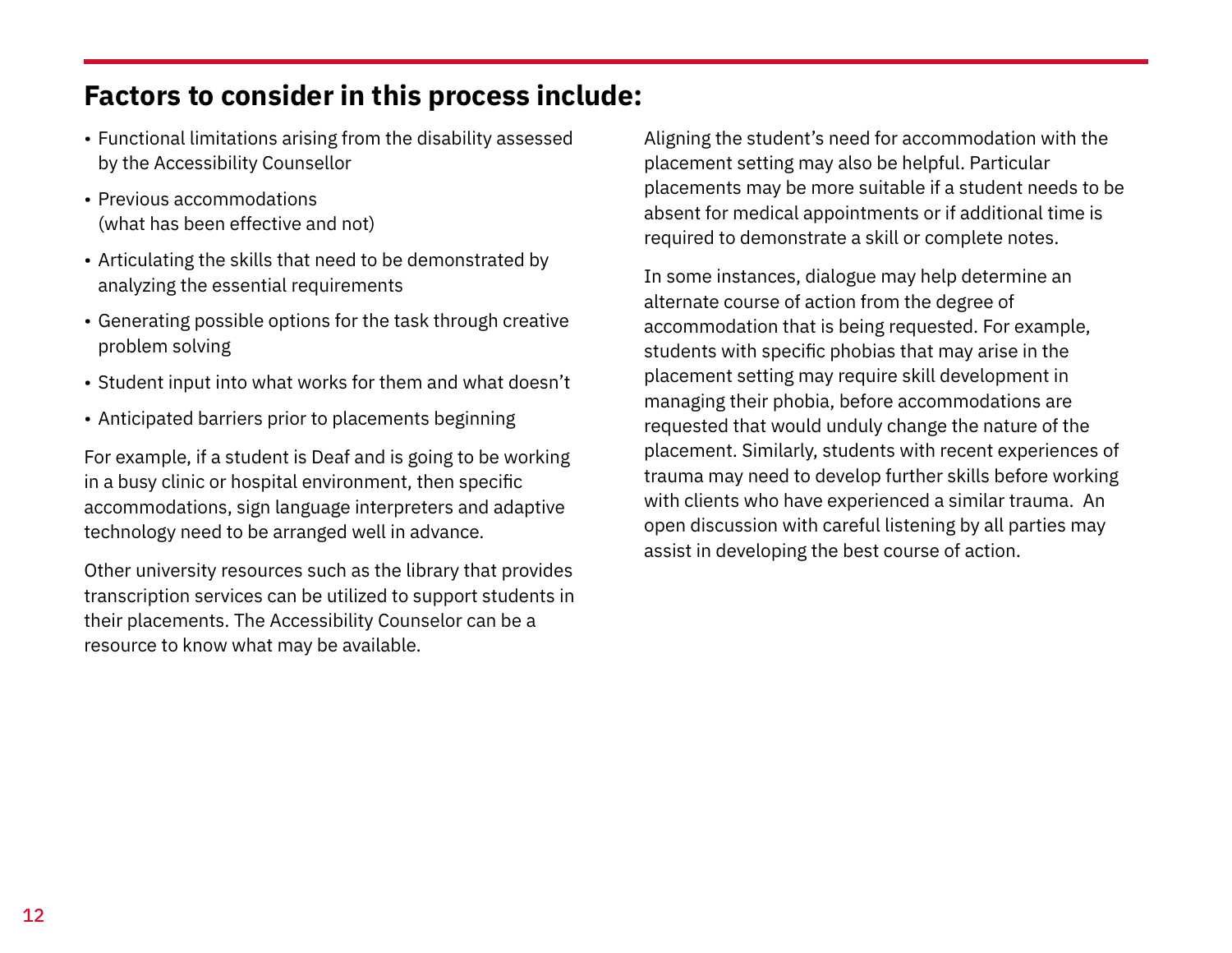# **Key Questions to ask when collaboratively determining appropriate accommodations:**

**1. Will the proposed accommodations result in a failure to meet any essential requirements of the program?** 

#### Example:

A student can't meet the clinical requirements for client care and interdisciplinary teamwork due to required absences. Efforts to generate options must be demonstrated and documented.

#### **2. Will the accommodations genuinely jeopardize the safety of others?**

#### Examples:

A student with a visual impairment or a physical disability may have difficulty ensuring client safety. Would it be viable to have an assistant in this case? A Pharmacy student with dyslexia may make errors with numbers when dispensing medication. However, if the student has set up an effective self-checking system and there are no demonstrated errors then, one cannot assume that there may still be unacceptable risk of harm to patients. Before concluding that there are safety concerns, creative accommodation possibilities must be considered and documented.

**3. Would the accommodations fundamentally alter the education program?**

#### Examples:

Some students benefit from a longer learning period before they acquire the required skills. While logistically this can present difficulties, the essential skill requirements can be met by the student. If the number of patients/clients seen per day is reduced and the placement is extended, the learning experience of the placement is not fundamentally altered.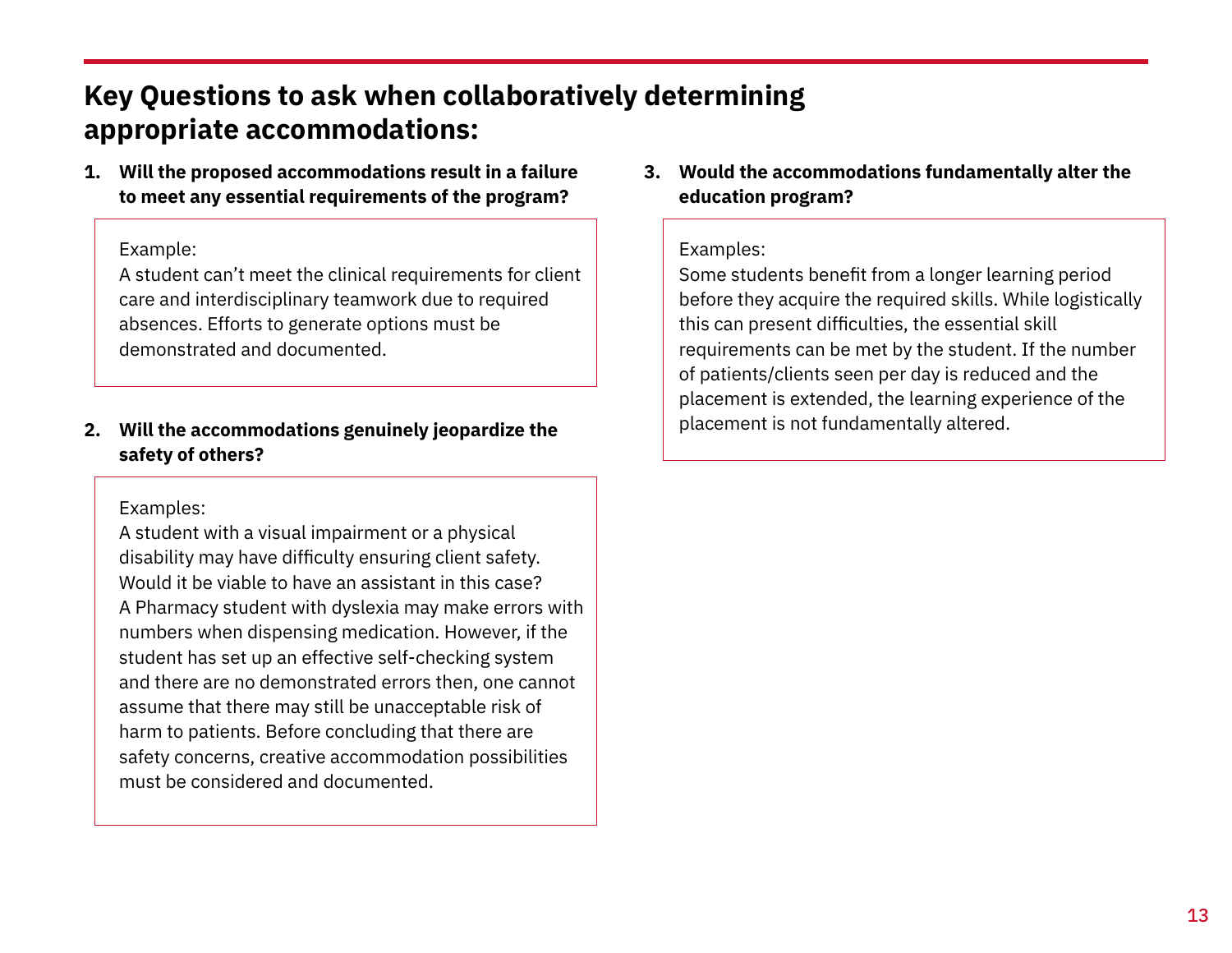**1. Before determining that accommodations can't be made without compromising academic integrity, a fair process that is well documented needs to be undergone to determine what accommodations may be possible.** 

#### Example:

A student with autism spectrum disorder who experiences considerable anxiety may find it very difficult to cope with the uncertainties of a clinical environment, particularly one that is quite unstructured.

#### **Accommodations for this student might include:**

- choosing an appropriate setting e.g., chronic rather than acute care
- visiting the site as an observer prior to beginning the program
- having a designated mentor and weekly sessions to review cases
- providing feedback in writing
- referring a student for counselling and coaching support.
- supporting the student to recognize the structure in what may seem to be unstructured

#### **Things to keep in mind when collaboratively determining appropriate accommodations:**

*Accommodations need to be flexible* and may need to be adjusted within different settings.

Every accommodation and recommendation to the student must be *well documented*. If, after all the supports and accommodations have been put in place and, if necessary, adjusted, the student cannot meet essential requirements, further action can be taken to address that outcome.

The Accessibility Counsellor should be involved when there are requests for accommodations that involve *additional costs* (adaptive furniture; equipment; software; service provision to access information). Student Accessibility Services will facilitate the provision of necessary resources in consultation with academic departments.

The *2018 OHRC Policy on Accessible Education for Students with Disabilities* outlines the requirement that students needing additional time to complete their academic studies should not have to bear additional costs for the opportunity of that additional time.

Each program needs to develop a mechanism to track the additional costs students may accrue and work with Accessibility Services to address these issues.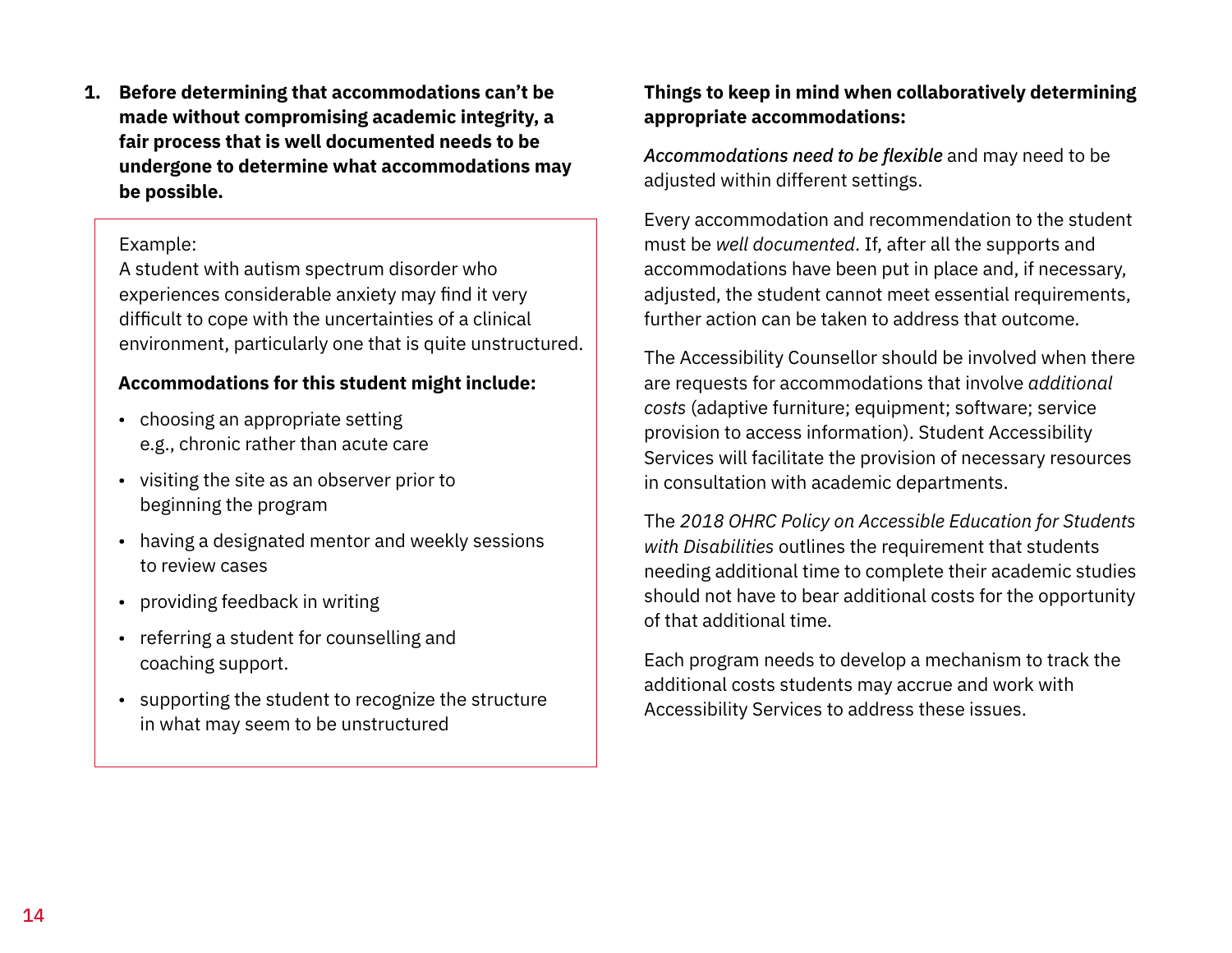# **Strategies and supports in Clinical Settings**

Additional time and effort may be needed before the student reaches the required level of competency. Ways to support this learning include:

- Having a **designated mentor** with whom the student can meet on a regular basis to problem-solve, and to discuss concerns and complex cases. This person should not be in a position to evaluate the student.
- Providing more opportunities to observe experienced clinicians in the community. If possible, providing an opportunity for the student to work in a similar setting prior to beginning a formal practicum/placement.
- Having **protected time** to read charts, review intake material and write up case notes etc. This facilitates checking and re-checking procedures to reduce error and allows time to follow up on patient or client issues needing attention. This also allows time to organize notes in a coherent, logical manner with all relevant information included.
- If a student is struggling academically and requires remediation, having a consistent person to meet with once or twice a week helps to establish a relationship, and also provides the basis for measuring progress more effectively.
- **• Having a modified case load**, at least in the initial stages of a placement, if appropriate. As the student gains confidence and competence, this case load can be gradually increased until the student is able to maintain a full case load.
- Taking time away from a practicum so that the student has time to receive treatment, work on strategies, obtain equipment and be trained on it. Ways in which this time would be made up can be negotiated.
- **• Modifying the schedule**/reducing overnight hours to a 10pm end time and substituting a day-time weekend call. In some circumstances students may need a longer placement with reduced hours.
- Using **simulation labs** (sim labs) to provide learning opportunities and time for practising and honing skills.
- Starting their placement two to three days earlier as an observer to allow the student extra time to familiarize themselves with the environment, routines etc.
- **• Introducing Adaptive Technology** to help compensate for information processing differences or to enhance learning. Examples include: Kurzweil (text-to-speech), Inspiration, a mind-mapping program, Live Scribe pen, Dragon Professional.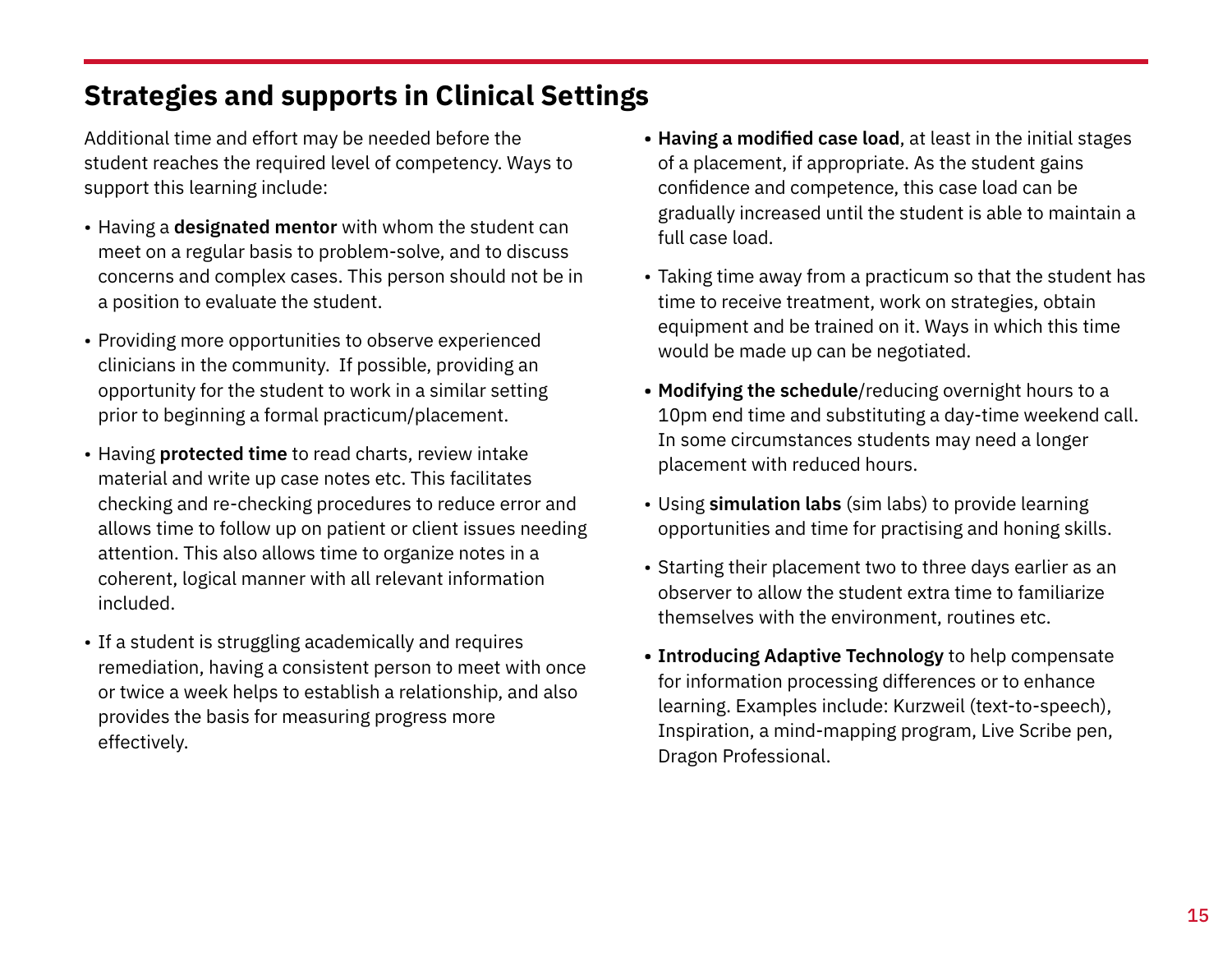# **Difficulties in Placements**

When there is insufficient time to implement a student's accommodation request, alternate timelines may need to be explored. It is important that accommodation requests be well known long before the start of placements. Examples of difficult requests may include obtaining and installing specialized equipment and furniture. Delaying the start of the placement may be better for the student's success than working in sub-optimal conditions that then have to be remediated.

When the student requests accommodation after the midpoint of the placement or practicum or the need becomes more apparent, there may be insufficient time for the student to complete the placement with accommodation and be successful or to organize an alternate placement. In these instances, withdrawing from the course and refunding fees may provide the best course of action. A detailed summary of the student's strengths, areas needing improvement and suggested strategies will be helpful in finding a suitable alternate placement. Documenting the conversation with the student and the recommendations made will be important.

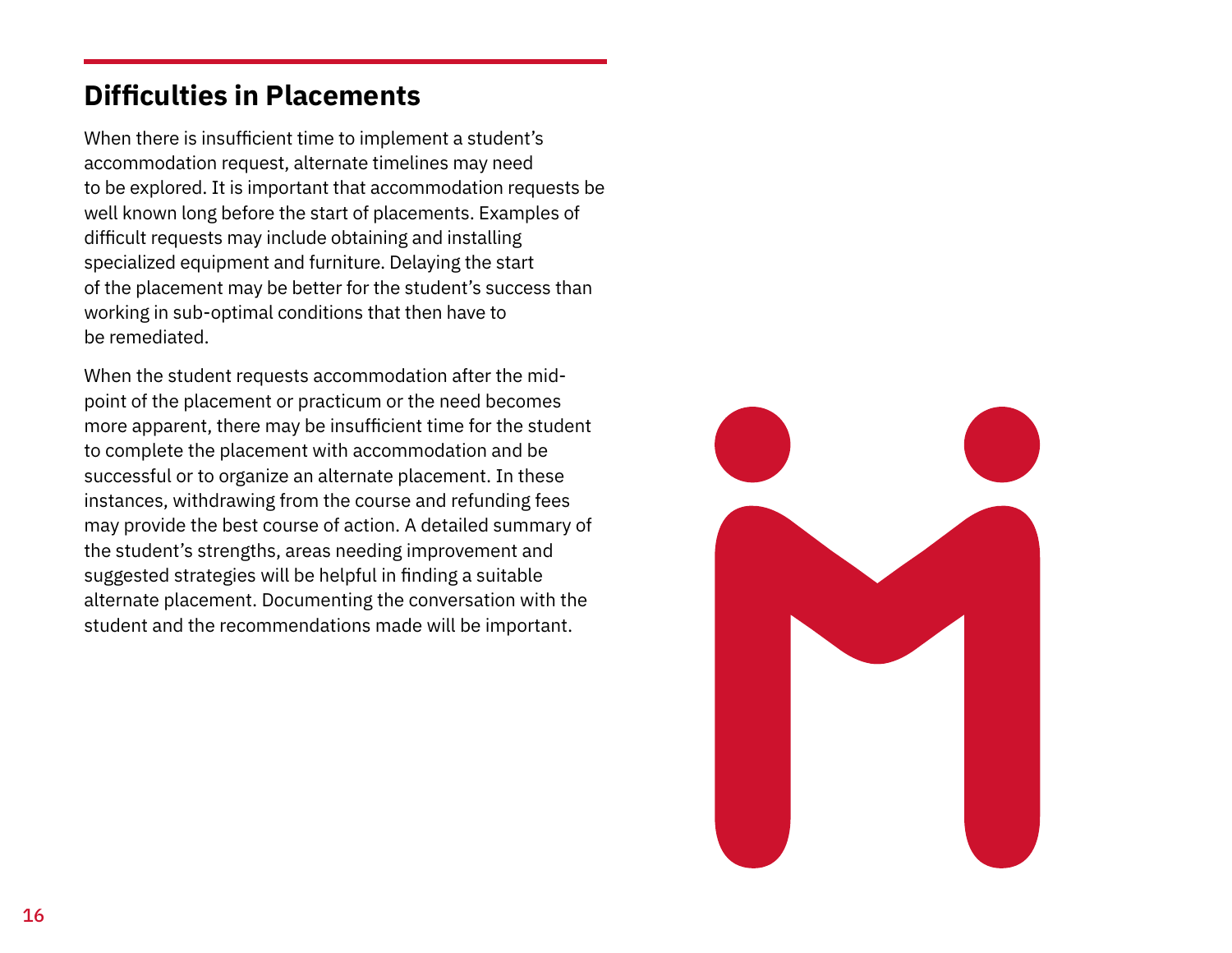

# **Roles in the Accommodation Process**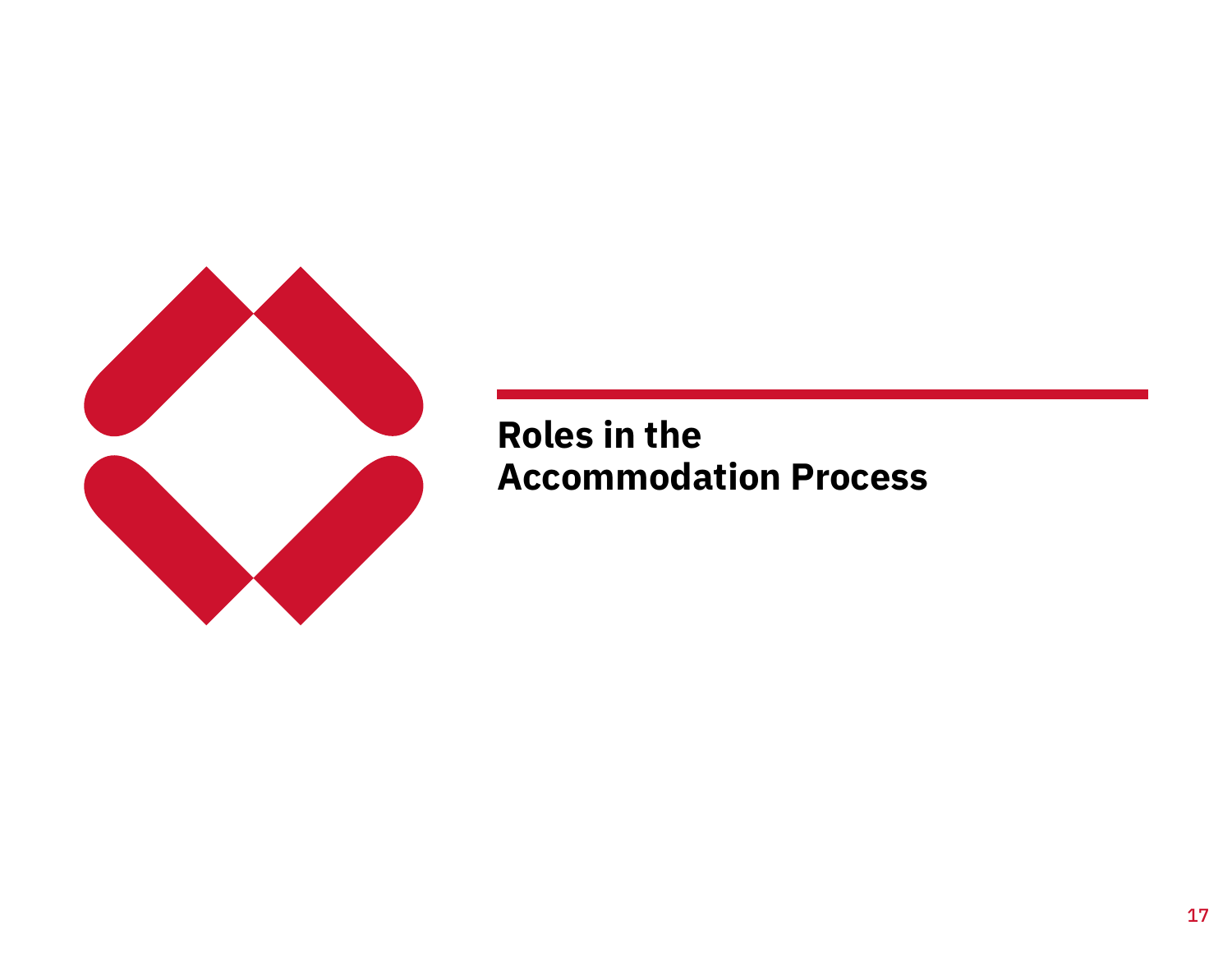# **Clinical/Placement Faculty Members**

- Students often first disclose a disability to a faculty member.
- Respond appropriately to the student's disclosure. Indicate a willingness to listen while maintaining the boundaries in your role as an educator who will be evaluating the student's performance. Only ask for information that will help you make a good referral. Remember that you are not in the role here of a medical or another professional practitioner treating a student.
- Refer students to Accessibility Services and follow up with a written recommendation to this effect.
- Because licensing exams require a documented history of receiving accommodations before a candidate for licensing can receive them from the professional body, informally accommodating a student is problematic.
- Play a role in discussing effective accommodation when requested and in implementing accommodations. Discuss the most appropriate practicum setting based on what might be anticipated with a particular disability (e.g., a placement in chronic care vs acute care).
- Only provide accommodations specifically recommended by the student's Accessibility Counsellor, although their recommendation may evolve through discussion with you and the student
- Accommodate students with specific placement needs prior to any lottery systems being implemented, to create an equitable playing field.
- Be proactive in supporting the placement/clinical setting in implementing accommodations.
- Consult the student's Accessibility Counsellor early on when difficulties develop rather than waiting until the student is failing. Not all challenges can be anticipated prior to the start of a placement. If the student has not yet disclosed the existence of a disability, broach the possibility respectfully as soon as possible with the student.
- Respect the student's privacy by keeping confidential all information about the student's needs including the fact of their being registered with Accessibility Services, unless there is a need for another person to know for accommodation purposes.
- Ensure that coordinators implement accommodations appropriately, and maintain confidentiality but also understand that they should consult with you if problems arise.
- Document the decision process for accommodations within your department so there is evidence that all efforts have been made to support the student. (Accessibility Services and faculty should do this after consulting with each other and coming to a resolution.)
- In determining whether a particular accommodation would compromise the academic integrity of a course or a professional standard or endanger safety, it would be helpful to do a task analysis and ask some key questions similar to those outlined above.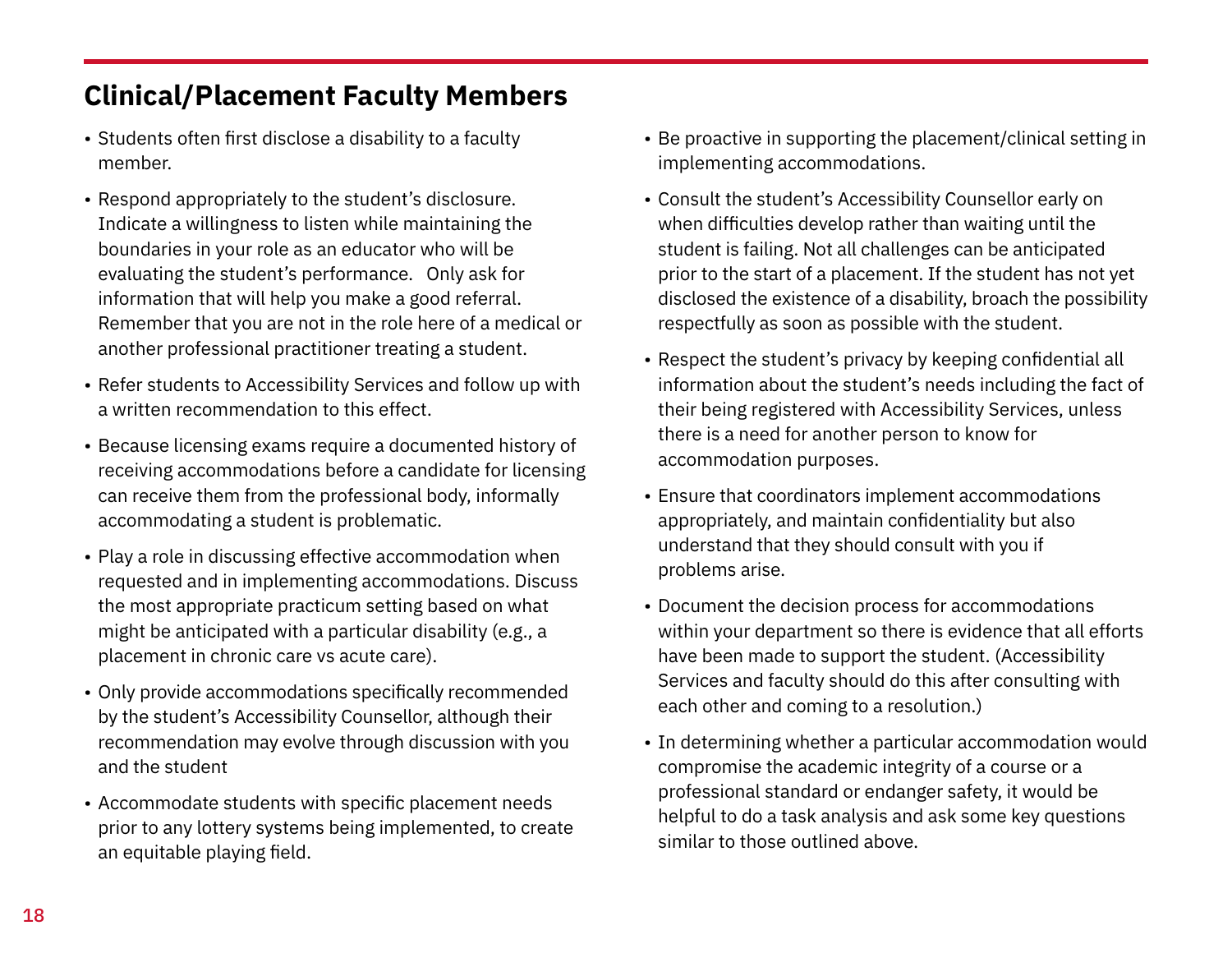# **Role of Accessibility Services**

- Verify the presence of a disability requiring accommodation on behalf of the University.
- Provide relevant information on the functional limitations of the disability on a need-to-know basis.
- Understand the functional limitations of the student's disability as well as the overall requirements of the professional program and the essential competencies of the program, and the demands, tasks, types of settings in which the competencies are to be demonstrated..
- Engage in the interactive process to determine appropriate accommodations.
- Facilitate accommodations for students.
- Establish contact with the Clinical Coordinators in individual programs if appropriate.
- Support faculty and staff to assess and meet their legal obligations.
- Act in the best interests of the student while also respecting the legal responsibilities of the University.
- Ensure due process has been followed by all parties to explore and provide reasonable and appropriate accommodations.

# **Student's Role in Accommodation**

- Initiate communication and register with Accessibility Services.
- Provide requisite medical documentation about functional limitations from a medical practitioner able to speak to the disability, relevant treatments and recommendations (see Student Accessibility Services website).
- Inform the Accessibility Counsellor of upcoming practicum requirements ahead of time, before your placement has been assigned if possible
- Participate in the accommodations process. For example, identify accommodations that might assist in a particular setting, stay in contact with Accessibility Counsellor and alert them when problems arise, follow through on recommendations.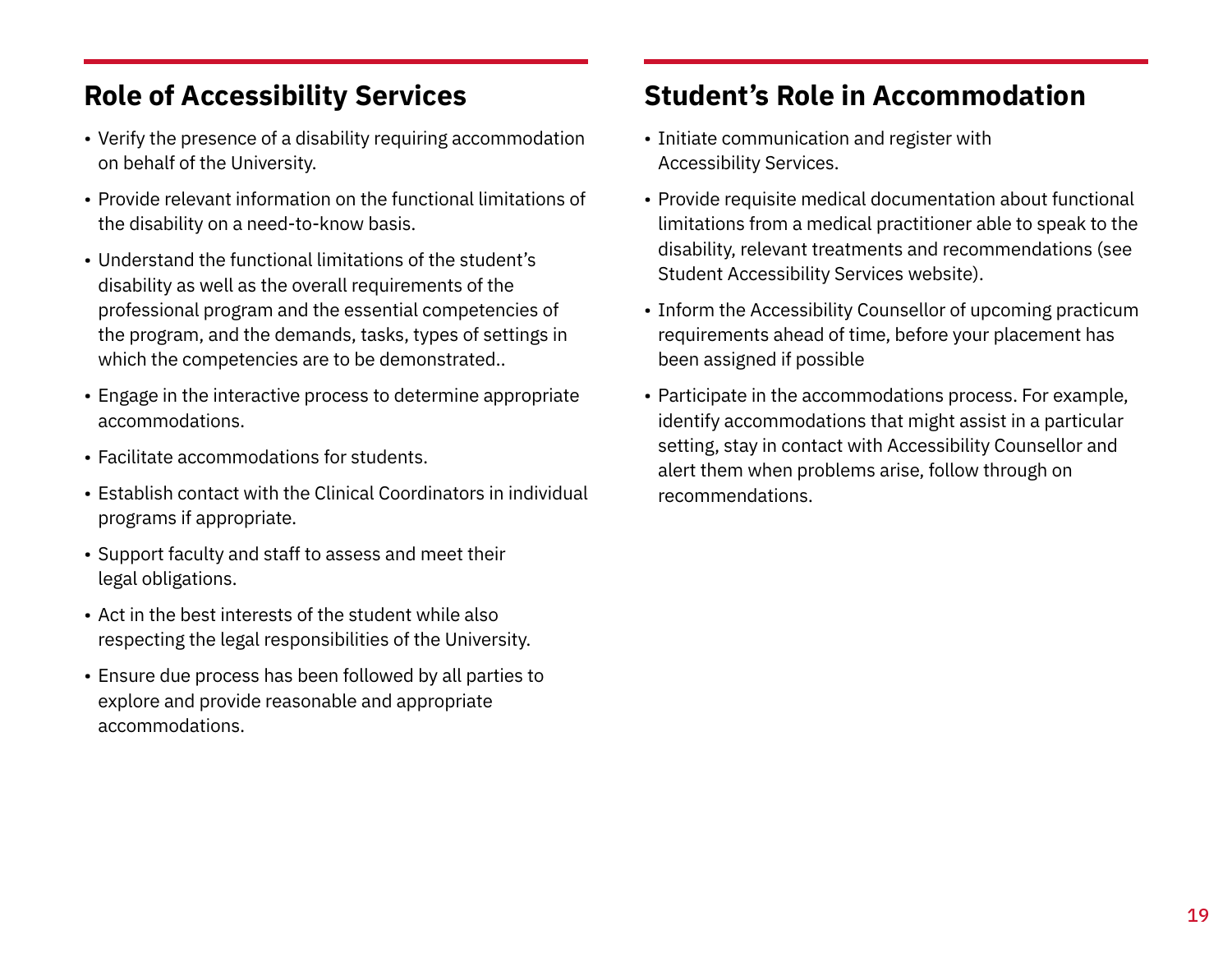# **Information for Faculty and Academic Departments on Determining and Implementing Accommodations for Objective Structured Clinical Exams (OSCES)**

Determining Accommodations for an Objective Structured Clinical Exam (OSCE) is a collaborative partnership between the student, the Accessibility Counsellor, the faculty member and academic staff members. This needs to take place well ahead of time as OSCE arrangements are frequently complex and time consuming.

#### **Process**

Students should be encouraged to register with Accessibility Services by including information in Admissions material, acceptance letters, student handbooks, and orientation sessions.

If a student has not registered with Accessibility Services and is requesting accommodations, the student should go to Accessibility Services website to start the registration process. [\(accessibility.students.yorku.ca](https://accessibility.students.yorku.ca/))

The student meets with their Accessibility Counsellor to talk about accommodations for an OSCE.

The Accessibility Counsellor will use the medical documentation outlining the student's functional limitations and their meeting with the student to determine, what, if any, accommodations are reasonable to provide for each section of the exam.

The Accessibility Counsellor will contact the faculty member to understand each component before finalizing accommodations (as needed).

#### **Examples of accommodations include:**

Extra time/reading software to read door notes.

Students with motor problems may require an assistant or specialized equipment to perform a patient exam e.g., automatic blood pressure machine.

Breaks, extra time or speech-to-text software to enable some students to write up reports in a timely manner.

Students with accommodations go first or last in the OSCE so ensure a steady rotation for other students.

*Test and Exam Services do not administer the practical component of OSCEs, only the written component.*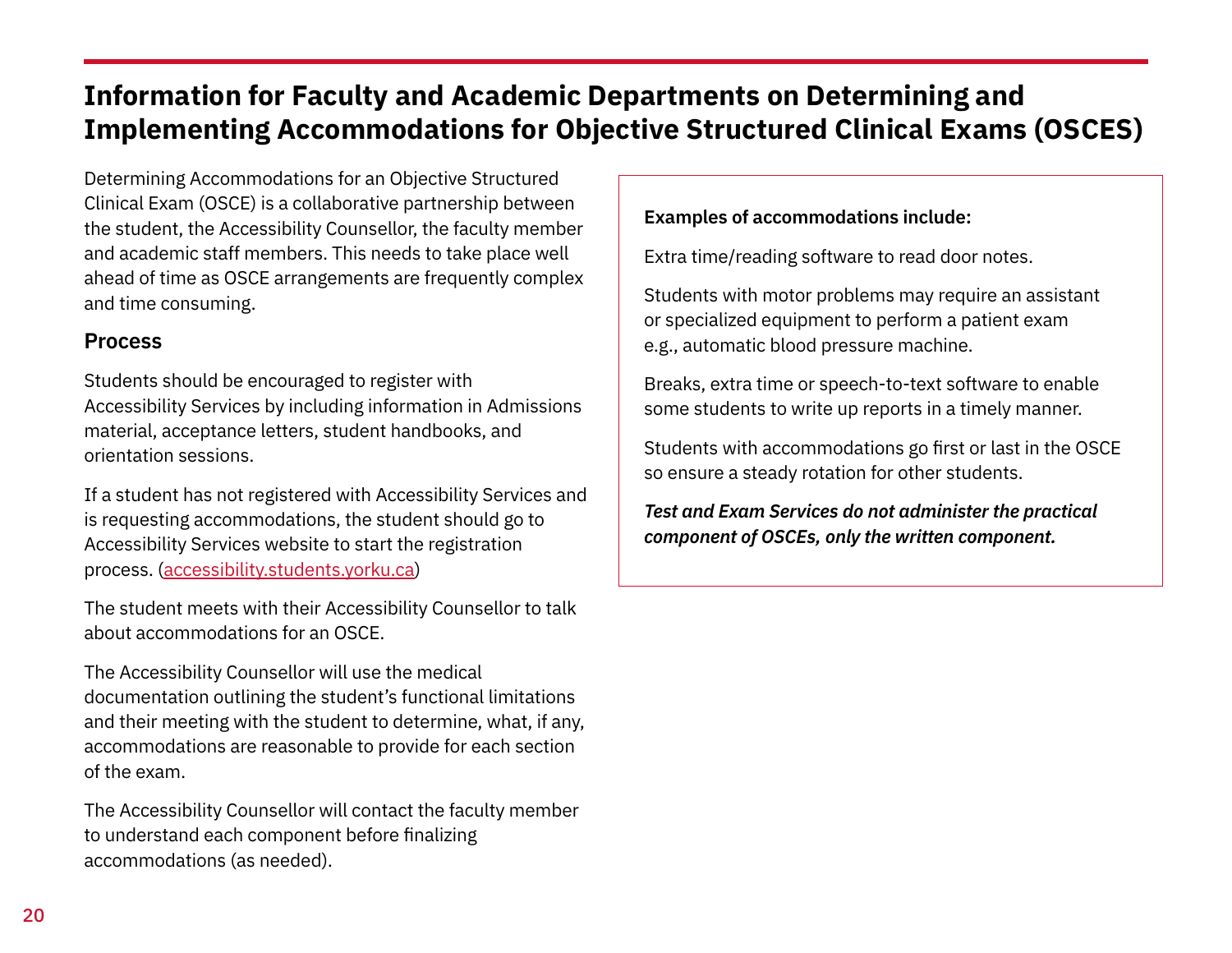# **Registering with Accessibility Services**

- Registration packages are available on the Accessibility Services web site: [accessibility.students.yorku.ca](https://accessibility.students.yorku.ca/)
- Students complete the package and submit relevant documentation.
- Students meet with an Accessibility Counsellor for an intake interview. This counsellor will then work with the student moving forward.

#### **Library Supports**

With a referral from Accessibility Services, **the Libraries are able to provide Transcription Services**, Adaptive Equipment Lab, Adaptive Lab Room Booking, Building Accessibility and [Captioned Media](https://www.library.yorku.ca/web/ask-services/accessibility-services/captioned-media/). The Adaptive Lab in Scott Library offers quiet, silent or private study spaces, accessible furniture, washrooms, scanners, computers, software, and printing. The Adaptive Lab is open during all Scott Library Hours to students who are registered with [Student Accessibility](https://accessibility.students.yorku.ca/)  [Services.](https://accessibility.students.yorku.ca/) No group study work is permitted. The Lab is intended for quiet study only. The Lab offers individual study rooms, one large room with eleven computers and one room without computers for laptop use or silent study. Individual study rooms may be booked online through the [Adaptive Lab](https://www.library.yorku.ca/web/ask-services/accessibility-services/adaptive-lab-room-booking/)  [Room Booking](https://www.library.yorku.ca/web/ask-services/accessibility-services/adaptive-lab-room-booking/) system.

# **Talking with Students about Disability-Related Barriers or Distress**

- Speak privately with the student.
- Be straightforward and factual in your approach.
- Outline what you've observed and describe the services available.
- Allow time for the student to think about what you've said.
- Recognize that the student may not know that accommodation for functional limitations within the Canadian context is legally mandated.
- If you think a student may not understand what you're saying, summarize your points in written form.
- Allow time and space for the students to ask questions and to clarify what it is they need to know.
- Follow up with the student in a timely manner to check in and provide additional information and support (if required)

#### **Library Supports Links:**

Captioned Media: <https://www.library.yorku.ca/web/ask-services/captioned-media/> [Adaptive Lab Room Booking](https://www.library.yorku.ca/web/ask-services/accessibility-services/adaptive-lab-room-booking/) System: <https://www.library.yorku.ca/web/ask-services/accessibility-services/adaptive-lab-room-booking/>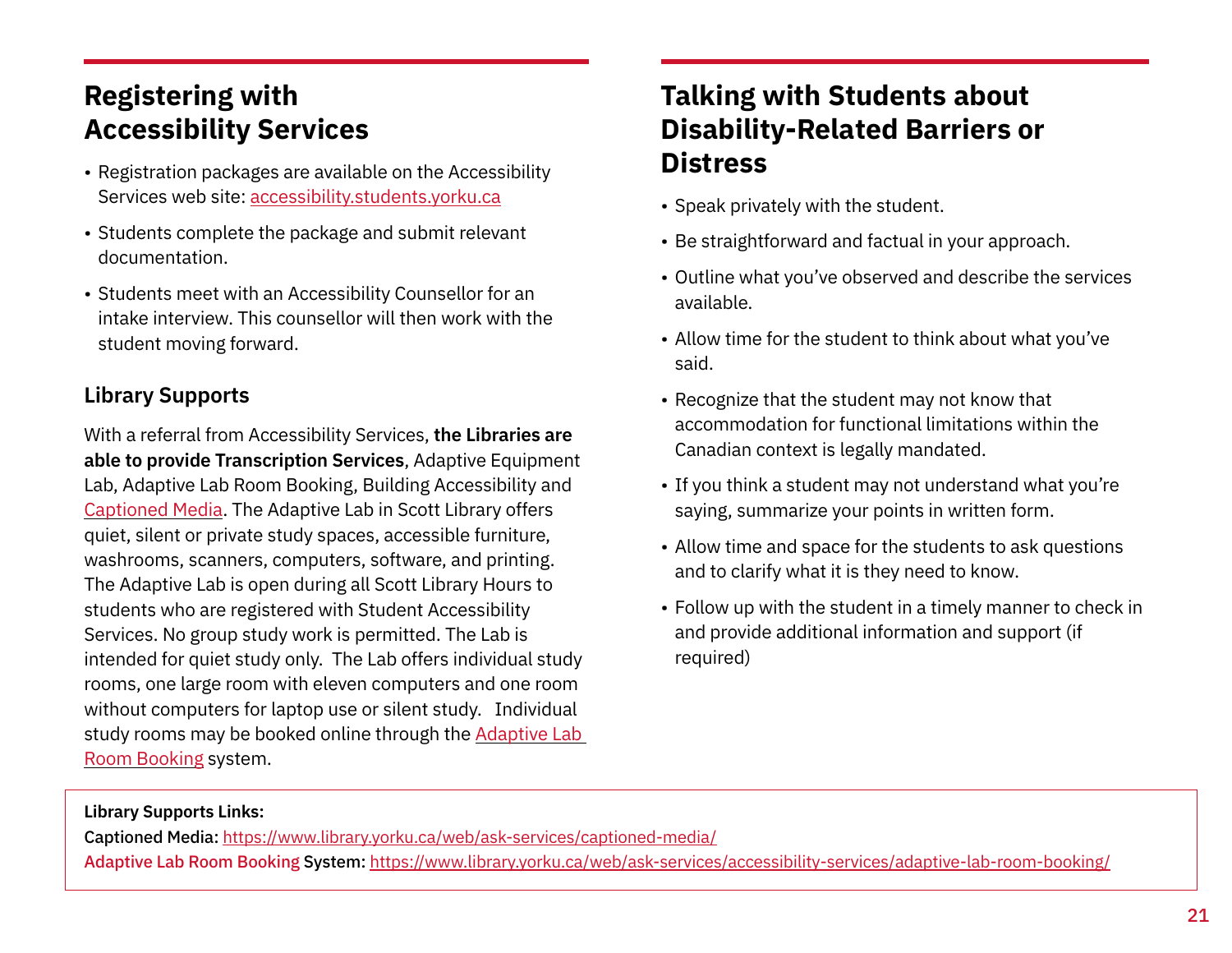# **Responding to distressed students**

Instructors play an important role in recognizing a student in distress and supporting student wellness. Refer to the "Responding to Distressed Students" webpage for Faculty & Staff at [www.counselling.students.yorku.ca/faculty-staff-support-scd](https://counselling.students.yorku.ca/faculty-staff-support-scd). York's Mental Health Strategy ([mhw.info.yorku.ca](https://mhw.info.yorku.ca/)) is another important resource in our efforts to provide students with the support and services needed to optimize their mental health and well-being.

#### **Emergency**

In case of emergency, please dial 911.

For 24/7 emergency on campus, please call University Campus Police:

**Urgent Matters:** 416-736-5333

**Non-Urgent Matters:** 416-650-8000

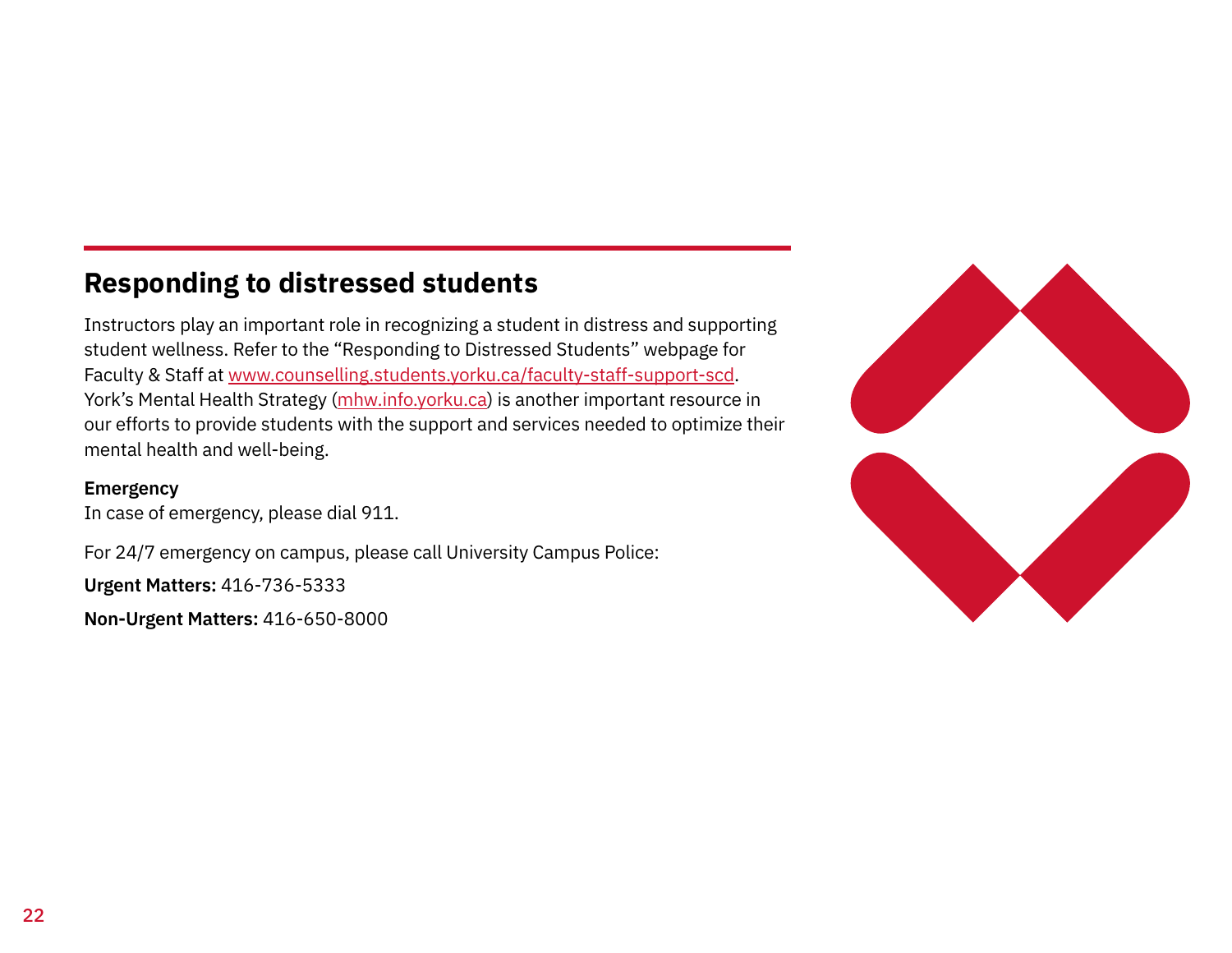

# **Appendix 1 – Legal Framework**

#### **What is a disability?**

The Ontario *Human Rights Code*, R.S.O. 1990, c.H.19 defines disability as:

- Any degree of physical disability, infirmity, malformation, or disfigurement (including chronic health conditions, sensory impairments, functional or mobility disabilities)
- A condition of mental impairment or developmental disability
- A learning disability or dysfunction in one or more of the processes involved in understanding or using symbols or spoken language
- A mental disorder

The term *disability* covers a broad range and degree of conditions. The *Code* is not exhaustive and does not speak to the complex and intersectional lives that people with disabilities lead or to the strengths that students registered with our service demonstrate every day.

#### **Duty to accommodate**

The Ontario *Human Rights Code* guarantees the right to equal treatment in education without discrimination on the ground of disability. York University has a duty and is committed to considering accommodations when:

- Accommodations are requested by a student
- We become aware of a student's accommodation needs in a reasonable time
- Accommodations do not cause undue hardship to the University (e.g., safety to self and others, cost, and academic integrity of programs of study)

We will arrange appropriate, effective, and respectful accommodations to remove barriers so that all students meet the same academic standards. Requests for accommodation are considered in good faith.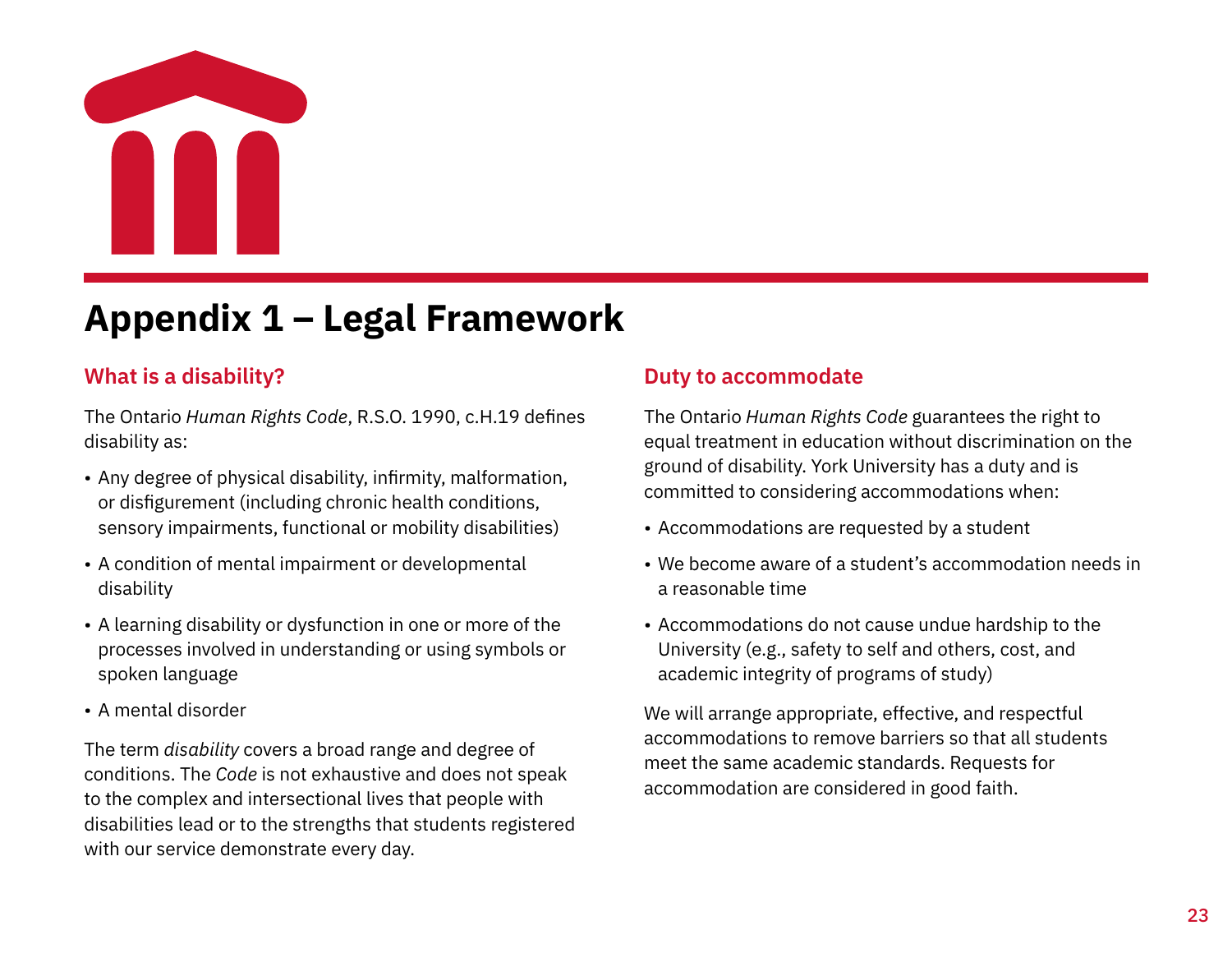# UU

# **References**

- AAMC Webinar Series. Disability Law 101 *What Faculty Need to Know About Student Accommodations.* [hsmcoalition.org](http://hsmcoalition.org)
- AAMC/UCSF Report, *Accessibility, Inclusion, and Action in Medical Education: Lived Experiences of Learners and Physicians with Disabilities.* March 2018
- Academic Accommodation for Students with Disabilities (Policy): h[ttps://secretariat-policies.info.yorku.ca/policies/](ttps://secretariat-policies.info.yorku.ca/policies/academic-accommodation-for-students-with-disabilities-policy/) [academic-accommodation-for-students-with-disabilities](ttps://secretariat-policies.info.yorku.ca/policies/academic-accommodation-for-students-with-disabilities-policy/)[policy/](ttps://secretariat-policies.info.yorku.ca/policies/academic-accommodation-for-students-with-disabilities-policy/)
- Academic Accommodation for Students with Disabilities Policies and Procedures:
	- [https://secretariat-policies.info.yorku.ca/policies/](https://secretariat-policies.info.yorku.ca/policies/academic-accommodation-for-students-with-disabilities-guidelines-procedures-and-definitions/) [academic-accommodation-for-students-with-disabilities](https://secretariat-policies.info.yorku.ca/policies/academic-accommodation-for-students-with-disabilities-guidelines-procedures-and-definitions/)[guidelines-procedures-and-definitions/](https://secretariat-policies.info.yorku.ca/policies/academic-accommodation-for-students-with-disabilities-guidelines-procedures-and-definitions/)
- *Accessible Education for Students with Disabilities,* OHRC, March, 2018
- Meeks, L. Neil Boylan, L. (2020) Disability as Diversity A Guidebook for Inclusion in Medicine, Nursing, and the Health Professions. Switzerland: Springer.
- Meeks, L.M.& Jain, N.R. *The Guide to Assisting Students with Disabilities. Equal Access in Health Science and Professional Education.* New York: Springer Publishing Company, 2016.
- Mishoe, D., & Montgomery, T. *Guidelines for Faculty who Work with Students with Disabilities* (Duke University and UCSF) [https://creativecommons.org/licenses/by-nc-sa/4.0/](https://creativecommons.org/licenses/by-nc-sa/4.0/ )
- *Policy and Guidelines on Disability and the Duty to Accommodate* OHRC, (2001, revised 2009)
- *Policy on Preventing Discrimination based on Mental Health Disabilities and Addictions,* OHRC (2014)
- *The Opportunity to Succeed: Achieving Barrier-Free Education for Students with Disabilities* OHRC (2003)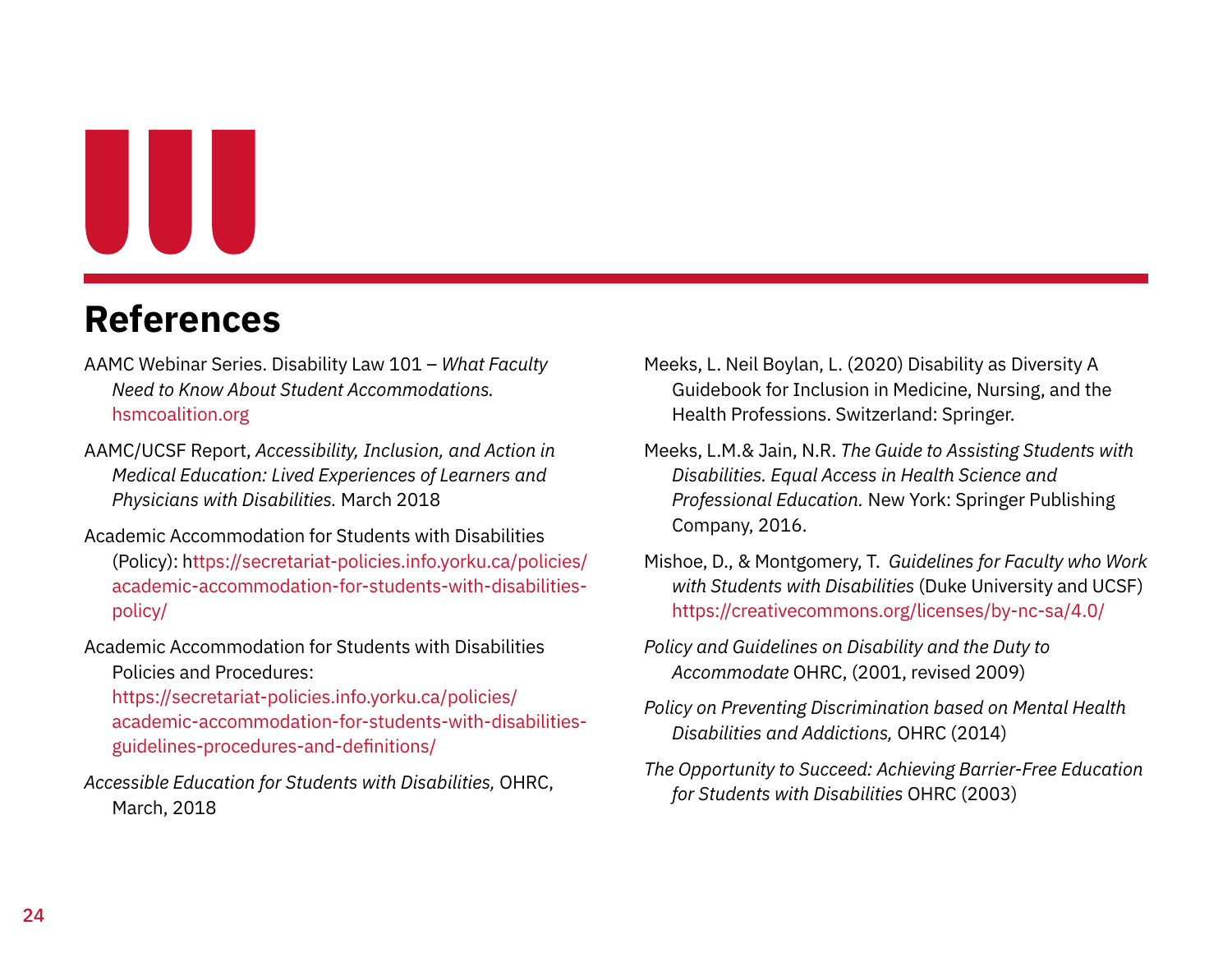# 

# **Resources**

Association of Medical Professionals with Hearing Loss – [www.amphl.org](http://www.amphl.org)

Canadian Association of Physicians with Disabilities – [www.capd.ca](http://www.capd.ca )

Coalition for Disability Access in Health Science and Medical Education – [HSMcoalition.org](http://HSMcoalition.org)

Council on Access, Prevention and Interprofessional Relations (American Dental Association) – [altdentalcareers@ada.org](mailto:altdentalcareers%40ada.org?subject=)

Exceptional Nurse – [www.exceptionalnurse.com](http://www.exceptionalnurse.com)

National Organization of Nurses with Disabilities – [www.nond.org](http://www.nond.org)

Society of Healthcare Professionals with Disabilities – [www.disabilitysociety.org](http://www.disabilitysociety.org)

Society of Pharmacists with Disabilities – [www.pharmacistswithdisabilities.org](http://www.pharmacistswithdisabilities.org)

Society of Physicians with Disabilities – [www.physicianswithdisabilities.org](http://www.physicianswithdisabilities.org)

**Accessibility Services** 416-736-5755 [accessibility.students.yorku.ca](https://accessibility.students.yorku.ca/)  [sasinfo@yorku.ca](mailto:sasinfo%40yorku.ca?subject=)